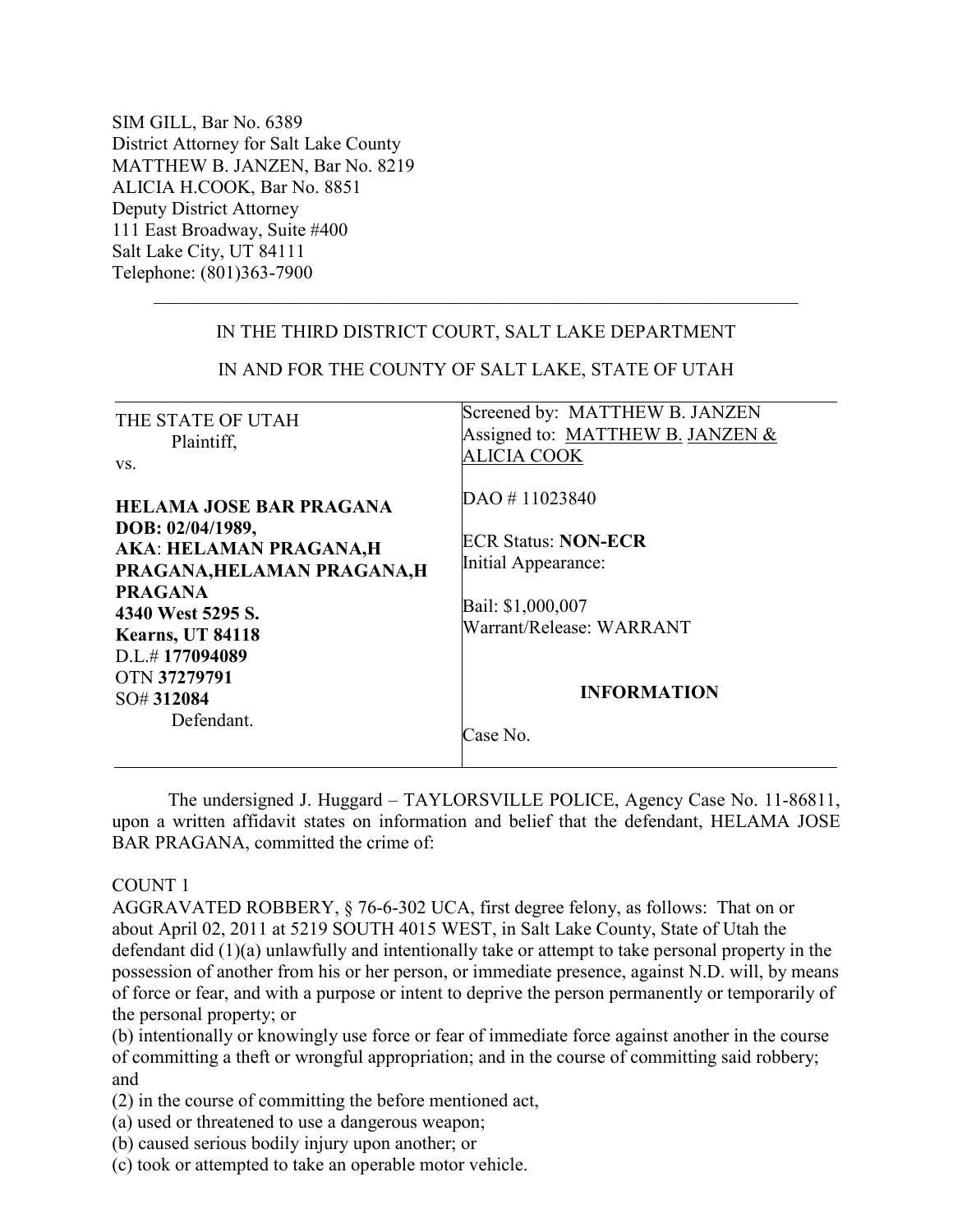## COUNT 2

AGGRAVATED ROBBERY, § 76-6-302 UCA, first degree felony, as follows: That on or about April 08, 2011 at 5219 SOUTH 4015 WEST, in Salt Lake County, State of Utah the defendant did (1)(a) unlawfully and intentionally take or attempt to take personal property in the possession of another from his or her person, or immediate presence, against C.G. will, by means of force or fear, and with a purpose or intent to deprive the person permanently or temporarily of the personal property; or

(b) intentionally or knowingly use force or fear of immediate force against another in the course of committing a theft or wrongful appropriation; and in the course of committing said robbery; and

- (2) in the course of committing the before mentioned act,
- (a) used or threatened to use a dangerous weapon;
- (b) caused serious bodily injury upon another; or
- (c) took or attempted to take an operable motor vehicle.

# COUNT 3

AGGRAVATED ROBBERY, § 76-6-302 UCA, first degree felony, as follows: That on or about April 22, 2011 at 5416 SOUTH REDWOOD ROAD, in Salt Lake County, State of Utah the defendant did (1)(a) unlawfully and intentionally take or attempt to take personal property in the possession of another from his or her person, or immediate presence, against S.C. will, by means of force or fear, and with a purpose or intent to deprive the person permanently or temporarily of the personal property; or

(b) intentionally or knowingly use force or fear of immediate force against another in the course of committing a theft or wrongful appropriation; and in the course of committing said robbery; and

(2) in the course of committing the before mentioned act,

- (a) used or threatened to use a dangerous weapon;
- (b) caused serious bodily injury upon another; or
- (c) took or attempted to take an operable motor vehicle.

## COUNT 4

AGGRAVATED ROBBERY, § 76-6-302 UCA, first degree felony, as follows: That on or about April 23, 2011 at 3646 WEST 4700 SOUTH, in Salt Lake County, State of Utah the defendant did (1)(a) unlawfully and intentionally take or attempt to take personal property in the possession of another from his or her person, or immediate presence, against T.J. will, by means of force or fear, and with a purpose or intent to deprive the person permanently or temporarily of the personal property; or

(b) intentionally or knowingly use force or fear of immediate force against another in the course of committing a theft or wrongful appropriation; and in the course of committing said robbery; and

- (2) in the course of committing the before mentioned act,
- (a) used or threatened to use a dangerous weapon;
- (b) caused serious bodily injury upon another; or
- (c) took or attempted to take an operable motor vehicle.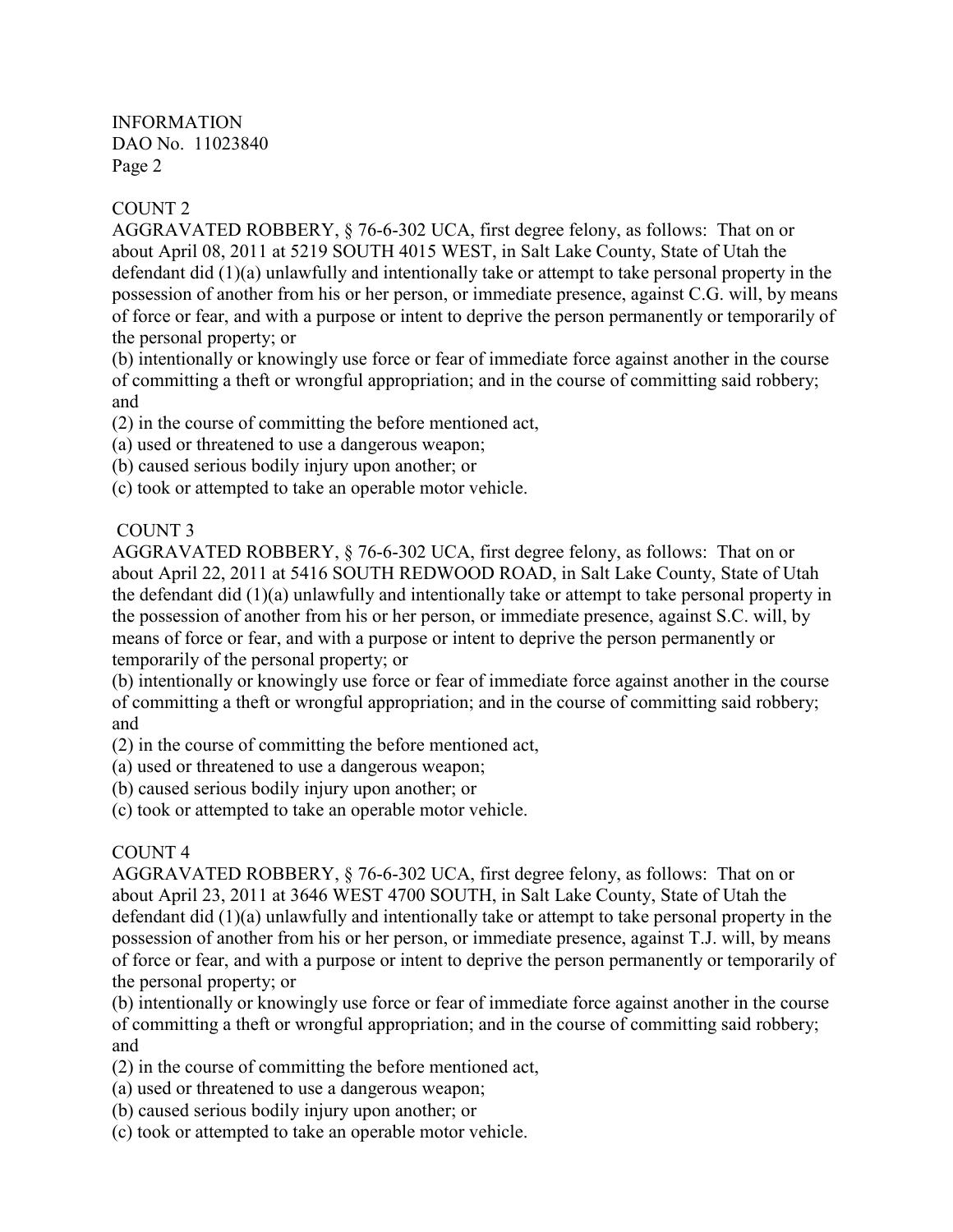## COUNT 5

AGGRAVATED ROBBERY, § 76-6-302 UCA, first degree felony, as follows: That on or about April 23, 2011 at 3646 WEST 4700 SOUTH, in Salt Lake County, State of Utah the defendant did (1)(a) unlawfully and intentionally take or attempt to take personal property in the possession of another from his or her person, or immediate presence, against A.C.R. will, by means of force or fear, and with a purpose or intent to deprive the person permanently or temporarily of the personal property; or

(b) intentionally or knowingly use force or fear of immediate force against another in the course of committing a theft or wrongful appropriation; and in the course of committing said robbery; and

(2) in the course of committing the before mentioned act,

(a) used or threatened to use a dangerous weapon;

(b) caused serious bodily injury upon another; or

(c) took or attempted to take an operable motor vehicle.

## COUNT 6

AGGRAVATED BURGLARY, § 76-6-203 UCA, first degree felony, as follows: That on or about April 23, 2011 at 3646 WEST 4700 SOUTH, in Salt Lake County, State of Utah the defendant did attempt, commit, or flee from a burglary and while doing so the defendant, or another participant in the crime,

(a) caused bodily injury to any person who was not a participant in the crime;

(b) used or threatened the immediate use of a dangerous weapon against any person who was not a participant in the crime; or

(c) possessed or attempted to use any explosive or dangerous weapon.

## COUNT 7

CRIMINAL MISCHIEF, § 76-6-106(2)(c) UCA, class B misdemeanor, as follows: That on or about April 23, 2011 at 3646 WEST 4700 SOUTH, in Salt Lake County, State of Utah the defendant did intentionally damage, deface, or destroy the property of another and the actor's conduct caused or was intended to cause pecuniary loss less than \$500 in value.

## COUNT 8

AGGRAVATED ROBBERY, § 76-6-302 UCA, first degree felony, as follows: That on or about May 08, 2011 at 3646 WEST 4700 SOUTH, in Salt Lake County, State of Utah the defendant did (1)(a) unlawfully and intentionally take or attempt to take personal property in the possession of another from his or her person, or immediate presence, against T.J. will, by means of force or fear, and with a purpose or intent to deprive the person permanently or temporarily of the personal property; or

(b) intentionally or knowingly use force or fear of immediate force against another in the course of committing a theft or wrongful appropriation; and in the course of committing said robbery; and

(2) in the course of committing the before mentioned act,

(a) used or threatened to use a dangerous weapon;

(b) caused serious bodily injury upon another; or

(c) took or attempted to take an operable motor vehicle.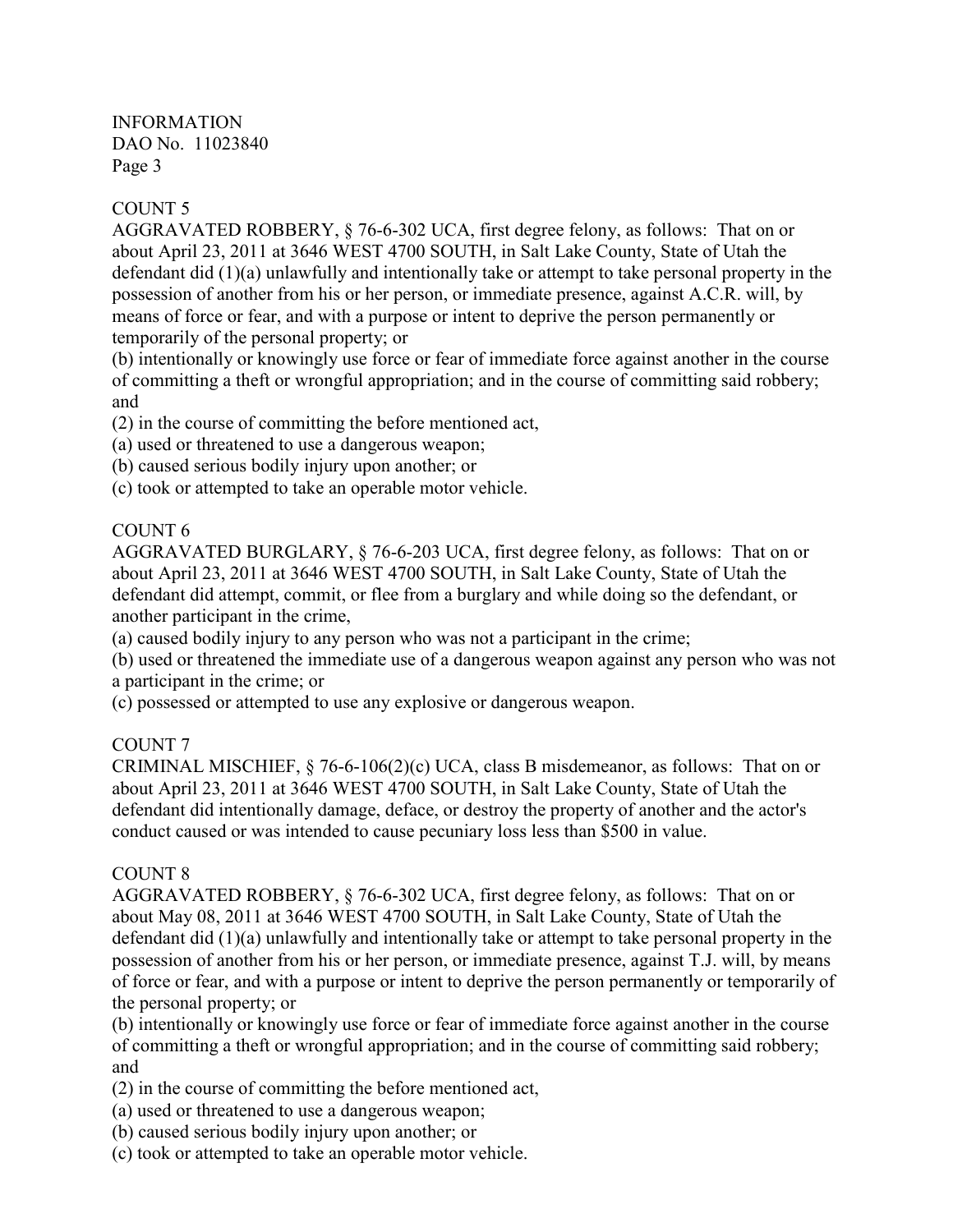#### COUNT 9

AGGRAVATED ROBBERY, § 76-6-302 UCA, first degree felony, as follows: That on or about May 08, 2011 at 3646 WEST 4700 SOUTH, in Salt Lake County, State of Utah the defendant did (1)(a) unlawfully and intentionally take or attempt to take personal property in the possession of another from his or her person, or immediate presence, against A.C.R. will, by means of force or fear, and with a purpose or intent to deprive the person permanently or temporarily of the personal property; or

(b) intentionally or knowingly use force or fear of immediate force against another in the course of committing a theft or wrongful appropriation; and in the course of committing said robbery; and

(2) in the course of committing the before mentioned act,

- (a) used or threatened to use a dangerous weapon;
- (b) caused serious bodily injury upon another; or
- (c) took or attempted to take an operable motor vehicle.

## COUNT 10

AGGRAVATED BURGLARY, § 76-6-203 UCA, first degree felony, as follows: That on or about May 08, 2011 at 3646 WEST 4700 SOUTH, in Salt Lake County, State of Utah the defendant did attempt, commit, or flee from a burglary and while doing so the defendant, or another participant in the crime,

(a) caused bodily injury to any person who was not a participant in the crime;

(b) used or threatened the immediate use of a dangerous weapon against any person who was not a participant in the crime; or

(c) possessed or attempted to use any explosive or dangerous weapon.

## COUNT 11

AGGRAVATED ROBBERY, § 76-6-302 UCA, first degree felony, as follows: That on or about May 15, 2011 at 5219 SOUTH 4015 WEST, in Salt Lake County, State of Utah the defendant did (1)(a) unlawfully and intentionally take or attempt to take personal property in the possession of another from his or her person, or immediate presence, against T.K. will, by means of force or fear, and with a purpose or intent to deprive the person permanently or temporarily of the personal property; or

(b) intentionally or knowingly use force or fear of immediate force against another in the course of committing a theft or wrongful appropriation; and in the course of committing said robbery; and

(2) in the course of committing the before mentioned act,

- (a) used or threatened to use a dangerous weapon;
- (b) caused serious bodily injury upon another; or

(c) took or attempted to take an operable motor vehicle.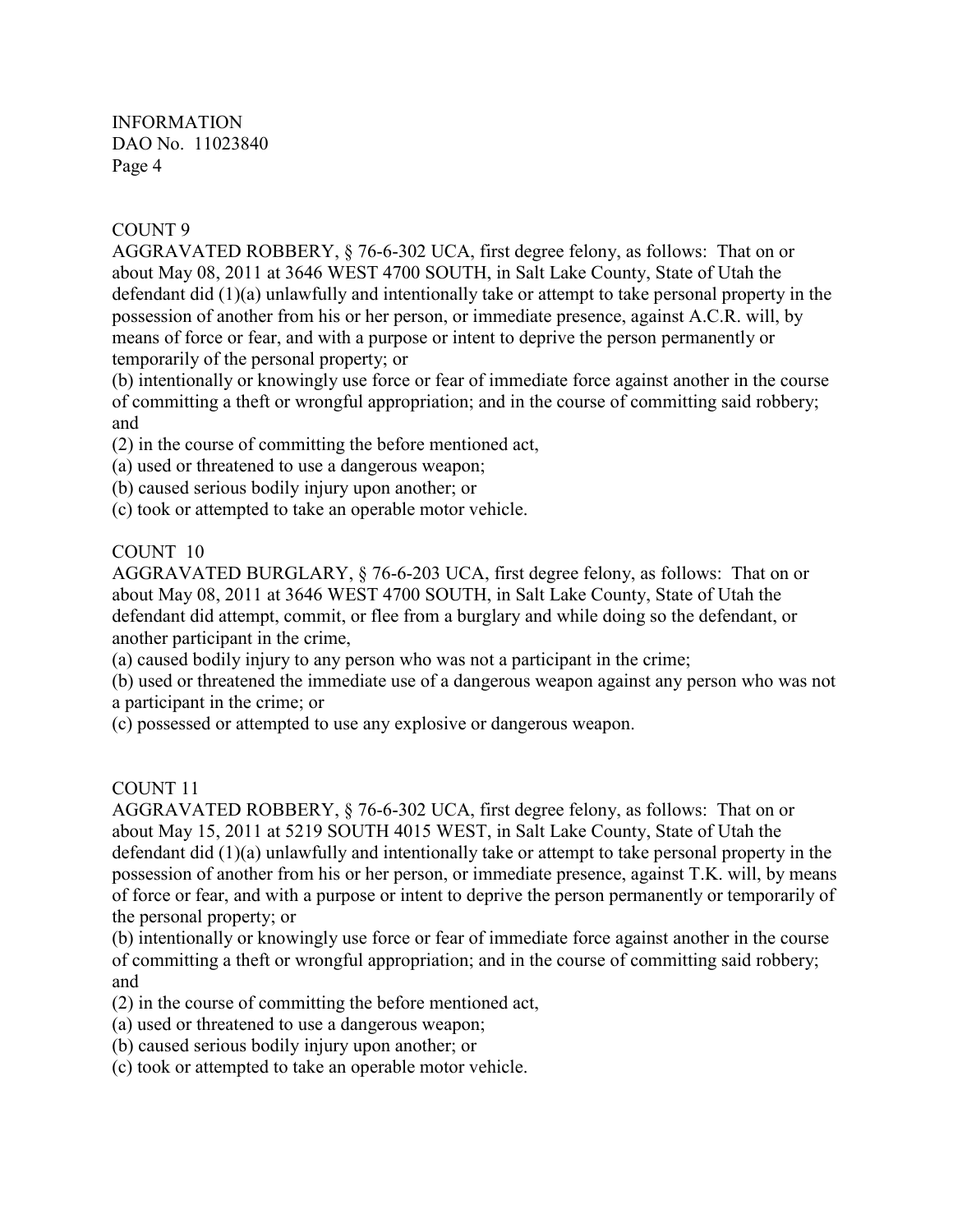## COUNT 12

AGGRAVATED KIDNAPPING, § 76-5-302 UCA, first degree felony, as follows: That on or about May 15, 2011 at 5219 SOUTH 4015 WEST, in Salt Lake County, State of Utah the defendant did, in the course of committing unlawful detention or kidnapping of T.K.,

(a) possess, use, or threaten to use a dangerous weapon as defined in Utah Code Section 76-1- 601; or

(b) act with intent:

(i) to hold the victim for ransom or reward, or as a shield or hostage, or to compel a third person to engage in particular conduct or to forbear from engaging in particular conduct;

(ii) to facilitate the commission, attempted commission, or flight after commission or attempted commission of a felony;

(iii) to hinder or delay the discovery of or reporting of a felony;

(iv) to inflict bodily injury on or to terrorize the victim or another;

(v) to interfere with the performance of any governmental or political function; or

(vi) to commit a sexual offense as described in Title 76, Chapter 5, Part 4 of the Utah Code (Sexual Offenses).

COUNT 13

AGGRAVATED ROBBERY, §76-6-302 UCA, first degree felony, as follows: That on or about May 15, 2011 at 5219 SOUTH 4015 WEST, in Salt Lake County, State of Utah the defendant did (1)(a) unlawfully and intentionally take or attempt to take personal property in the possession of another from his or her person, or immediate presence, against T.O. will, by means of force or fear, and with a purpose or intent to deprive the person permanently or temporarily of the personal property; or

(b) intentionally or knowingly use force or fear of immediate force against another in the course of committing a theft or wrongful appropriation; and in the course of committing said robbery; and

(2) in the course of committing the before mentioned act,

(a) used or threatened to use a dangerous weapon;

(b) caused serious bodily injury upon another; or

(c) took or attempted to take an operable motor vehicle.

## COUNT 14

AGGRAVATED KIDNAPPING, §76-5-302 UCA, first degree felony, as follows: That on or about May 15, 2011 at 5219 SOUTH 4015 WEST, in Salt Lake County, State of Utah the defendant did, in the course of committing unlawful detention or kidnapping of T.O.,

(a) possess, use, or threaten to use a dangerous weapon as defined in Utah Code Section 76-1- 601; or

(b) act with intent:

(i) to hold the victim for ransom or reward, or as a shield or hostage, or to compel a third person to engage in particular conduct or to forbear from engaging in particular conduct;

(ii) to facilitate the commission, attempted commission, or flight after commission or attempted commission of a felony;

(iii) to hinder or delay the discovery of or reporting of a felony;

(iv) to inflict bodily injury on or to terrorize the victim or another;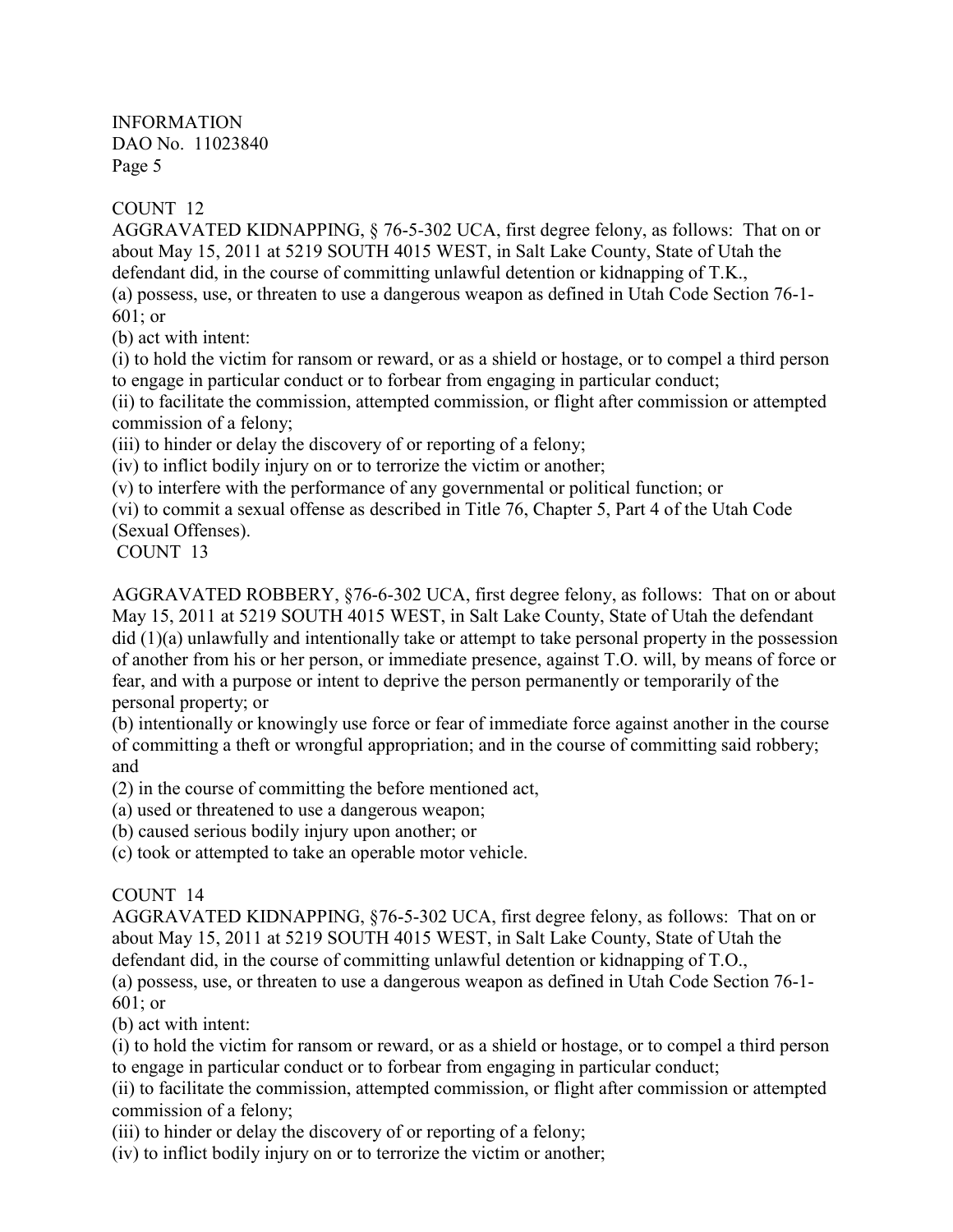(v) to interfere with the performance of any governmental or political function; or (vi) to commit a sexual offense as described in Title 76, Chapter 5, Part 4 of the Utah Code (Sexual Offenses).

## COUNT 15

AGGRAVATED ROBBERY, § 76-6-302 UCA, first degree felony, as follows: That on or about May 15, 2011 at 5219 SOUTH 4015 WEST, in Salt Lake County, State of Utah the defendant did (1)(a) unlawfully and intentionally take or attempt to take personal property in the possession of another from his or her person, or immediate presence, against K.M. will, by means of force or fear, and with a purpose or intent to deprive the person permanently or temporarily of the personal property; or

(b) intentionally or knowingly use force or fear of immediate force against another in the course of committing a theft or wrongful appropriation; and in the course of committing said robbery; and

(2) in the course of committing the before mentioned act,

(a) used or threatened to use a dangerous weapon;

(b) caused serious bodily injury upon another; or

(c) took or attempted to take an operable motor vehicle.

## COUNT 16

AGGRAVATED ROBBERY, § 76-6-302 UCA, first degree felony, as follows: That on or about May 26, 2011 at 5564 SOUTH REDWOOD ROAD, in Salt Lake County, State of Utah the defendant did (1)(a) unlawfully and intentionally take or attempt to take personal property in the possession of another from his or her person, or immediate presence, against C.J. will, by means of force or fear, and with a purpose or intent to deprive the person permanently or temporarily of the personal property; or

(b) intentionally or knowingly use force or fear of immediate force against another in the course of committing a theft or wrongful appropriation; and in the course of committing said robbery; and

- (2) in the course of committing the before mentioned act,
- (a) used or threatened to use a dangerous weapon;
- (b) caused serious bodily injury upon another; or
- (c) took or attempted to take an operable motor vehicle.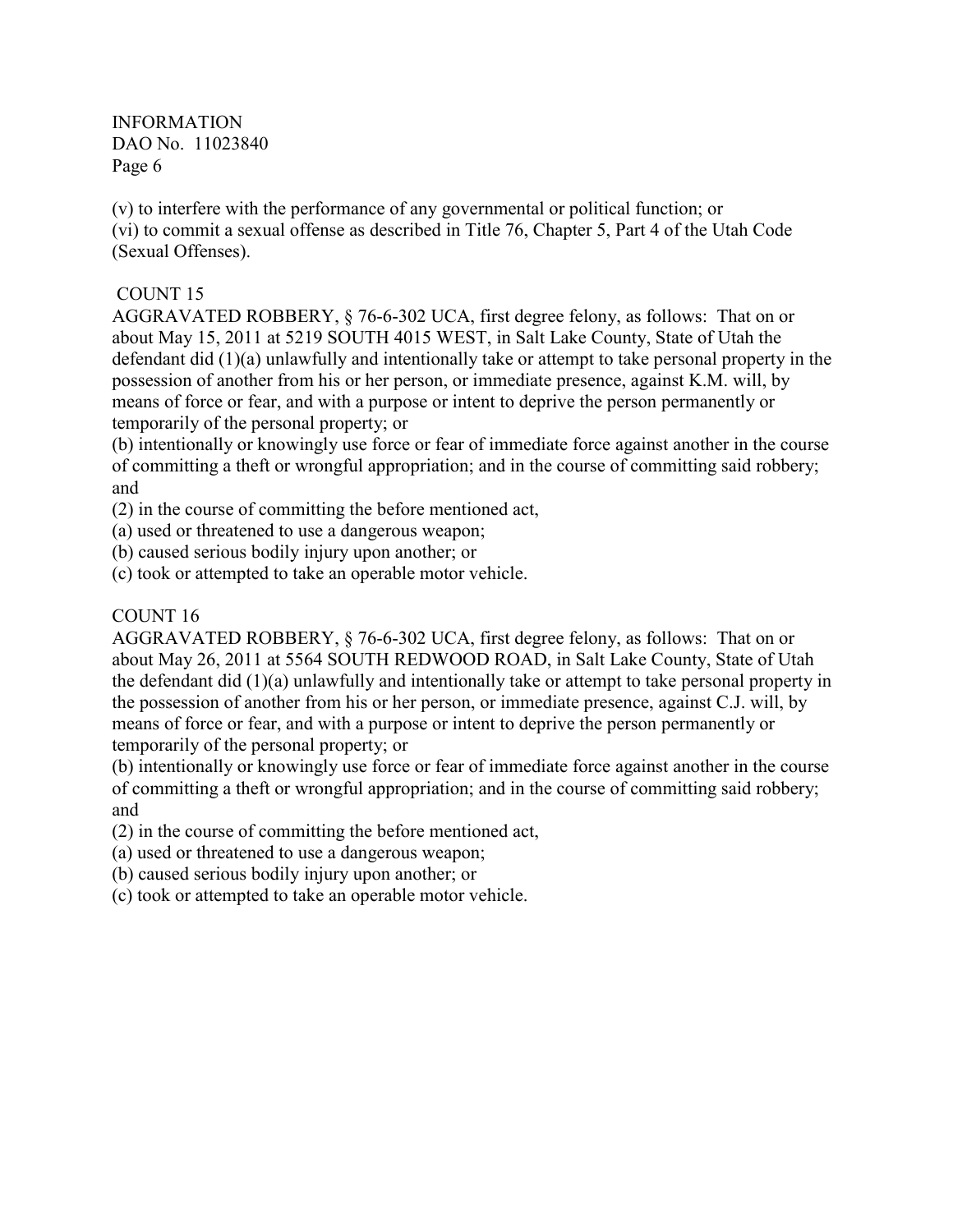# COUNT 17

AGGRAVATED ROBBERY, § 76-6-302 UCA, first degree felony, as follows: That on or about May 26, 2011 at 5564 SOUTH REDWOOD ROAD, in Salt Lake County, State of Utah the defendant did (1)(a) unlawfully and intentionally take or attempt to take personal property in the possession of another from his or her person, or immediate presence, against M.R. will, by means of force or fear, and with a purpose or intent to deprive the person permanently or temporarily of the personal property; or

(b) intentionally or knowingly use force or fear of immediate force against another in the course of committing a theft or wrongful appropriation; and in the course of committing said robbery; and

- (2) in the course of committing the before mentioned act,
- (a) used or threatened to use a dangerous weapon;
- (b) caused serious bodily injury upon another; or
- (c) took or attempted to take an operable motor vehicle.

## COUNT<sub>18</sub>

AGGRAVATED ROBBERY, § 76-6-302 UCA, first degree felony, as follows: That on or about May 26, 2011 at 5564 SOUTH REDWOOD ROAD, in Salt Lake County, State of Utah the defendant did (1)(a) unlawfully and intentionally take or attempt to take personal property in the possession of another from his or her person, or immediate presence, against J.H. will, by means of force or fear, and with a purpose or intent to deprive the person permanently or temporarily of the personal property; or

(b) intentionally or knowingly use force or fear of immediate force against another in the course of committing a theft or wrongful appropriation; and in the course of committing said robbery; and

(2) in the course of committing the before mentioned act,

(a) used or threatened to use a dangerous weapon;

(b) caused serious bodily injury upon another; or

(c) took or attempted to take an operable motor vehicle.

## COUNT 19

AGGRAVATED ROBBERY, § 76-6-302 UCA, first degree felony, as follows: That on or about May 26, 2011 at 5564 SOUTH REDWOOD ROAD, in Salt Lake County, State of Utah the defendant did (1)(a) unlawfully and intentionally take or attempt to take personal property in the possession of another from his or her person, or immediate presence, against L.L. will, by means of force or fear, and with a purpose or intent to deprive the person permanently or temporarily of the personal property; or

(b) intentionally or knowingly use force or fear of immediate force against another in the course of committing a theft or wrongful appropriation; and in the course of committing said robbery; and

(2) in the course of committing the before mentioned act,

(a) used or threatened to use a dangerous weapon;

(b) caused serious bodily injury upon another; or

(c) took or attempted to take an operable motor vehicle.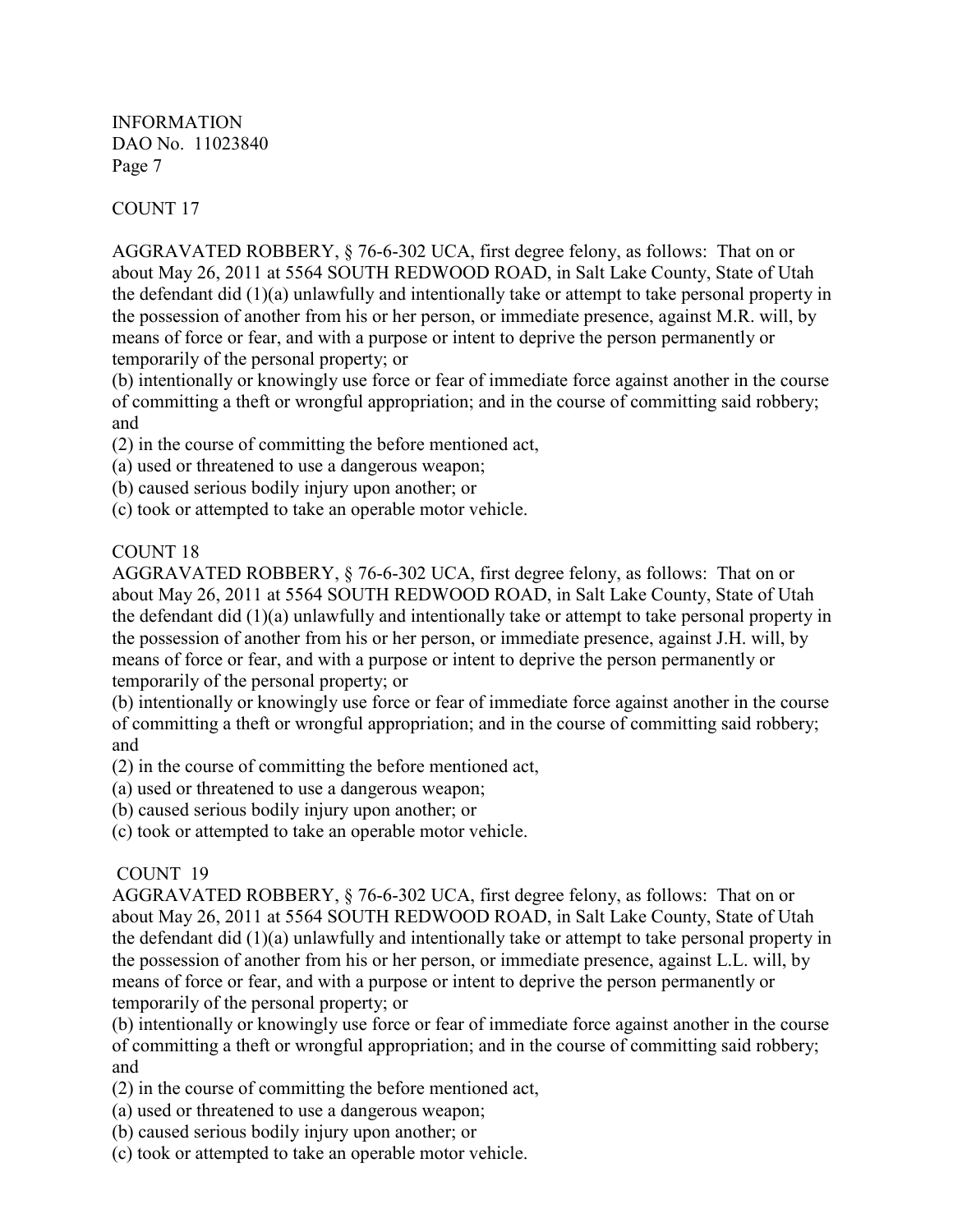## COUNT 20

AGGRAVATED KIDNAPPING, § 76-5-302 UCA, first degree felony, as follows: That on or about May 26, 2011 at 5564 SOUTH REDWOOD ROAD, in Salt Lake County, State of Utah the defendant did, in the course of committing unlawful detention or kidnapping of M.R.,

(a) possess, use, or threaten to use a dangerous weapon as defined in Utah Code Section 76-1- 601; or

(b) act with intent:

(i) to hold the victim for ransom or reward, or as a shield or hostage, or to compel a third person to engage in particular conduct or to forbear from engaging in particular conduct;

(ii) to facilitate the commission, attempted commission, or flight after commission or attempted commission of a felony;

(iii) to hinder or delay the discovery of or reporting of a felony;

(iv) to inflict bodily injury on or to terrorize the victim or another;

(v) to interfere with the performance of any governmental or political function; or

(vi) to commit a sexual offense as described in Title 76, Chapter 5, Part 4 of the Utah Code (Sexual Offenses).

## COUNT 21

AGGRAVATED ROBBERY, § 76-6-302 UCA, first degree felony, as follows: That on or about June 10, 2011 at 4693 SUNSTONE ROAD, in Salt Lake County, State of Utah the defendant did (1)(a) unlawfully and intentionally take or attempt to take personal property in the possession of another from his or her person, or immediate presence, against P.J. will, by means of force or fear, and with a purpose or intent to deprive the person permanently or temporarily of the personal property; or

(b) intentionally or knowingly use force or fear of immediate force against another in the course of committing a theft or wrongful appropriation; and in the course of committing said robbery; and

(2) in the course of committing the before mentioned act,

(a) used or threatened to use a dangerous weapon;

(b) caused serious bodily injury upon another; or

(c) took or attempted to take an operable motor vehicle.

## COUNT 22

AGGRAVATED KIDNAPPING, § 76-5-302 UCA, first degree felony, as follows: That on or about June 10, 2011 at 4693 SUNSTONE ROAD, in Salt Lake County, State of Utah the defendant did, in the course of committing unlawful detention or kidnapping of P.J.,

(a) possess, use, or threaten to use a dangerous weapon as defined in Utah Code Section 76-1- 601; or

(b) act with intent:

(i) to hold the victim for ransom or reward, or as a shield or hostage, or to compel a third person to engage in particular conduct or to forbear from engaging in particular conduct;

(ii) to facilitate the commission, attempted commission, or flight after commission or attempted commission of a felony;

(iii) to hinder or delay the discovery of or reporting of a felony;

(iv) to inflict bodily injury on or to terrorize the victim or another;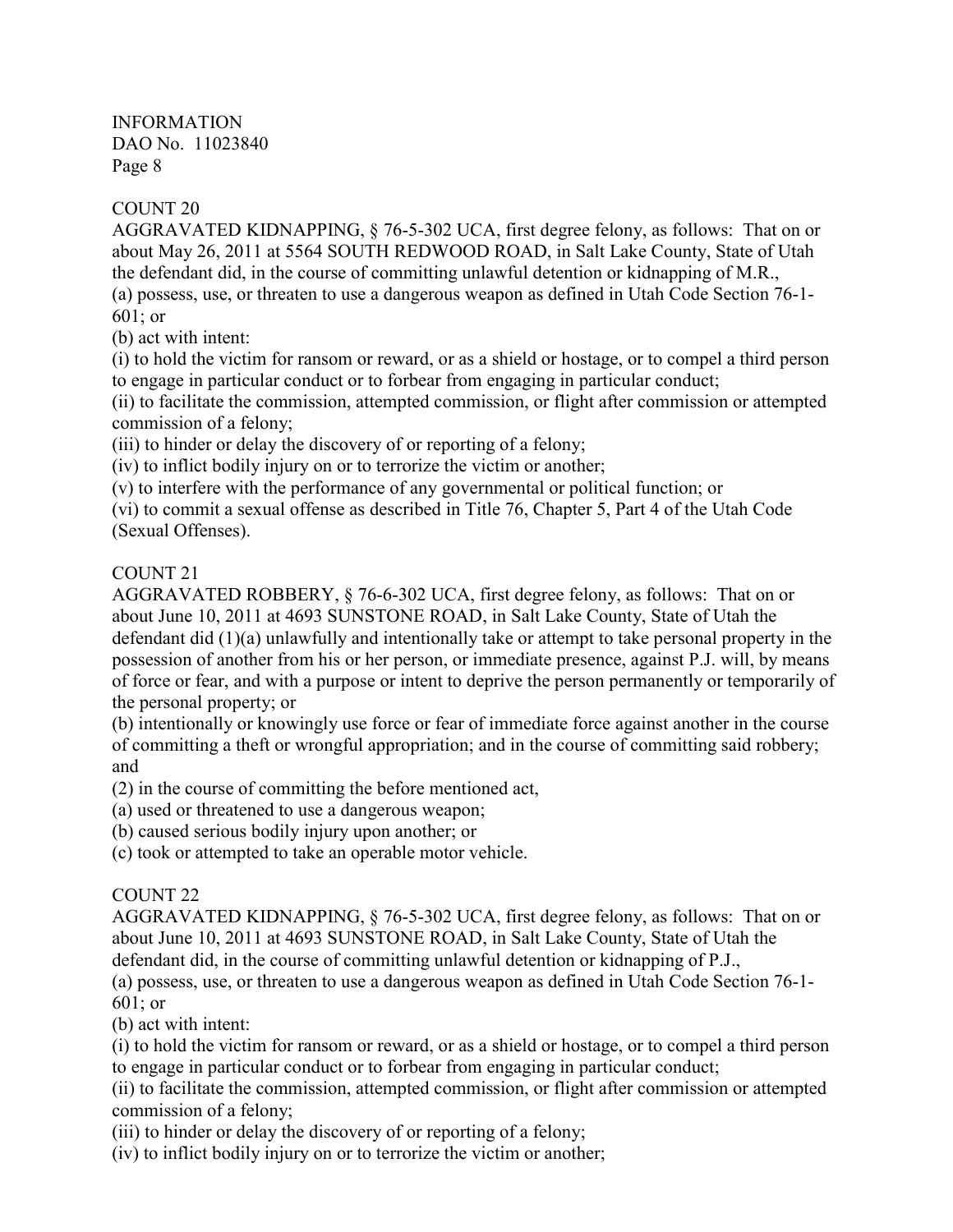(v) to interfere with the performance of any governmental or political function; or (vi) to commit a sexual offense as described in Title 76, Chapter 5, Part 4 of the Utah Code (Sexual Offenses).

## COUNT 23

AGGRAVATED SEXUAL ASSAULT, § 76-5-405 UCA, first degree felony, as follows: That on or about June 10, 2011 at Jordan River Parkway, in Salt Lake County, State of Utah the defendant did, (a) in the course of a rape, object rape, forcible sodomy, or forcible sexual abuse, (i) use, or threaten P.J. with the use of, a dangerous weapon as defined in Utah Code Section 76- 1-601;

(ii) compel, or attempt to compel, the victim to submit to rape, object rape, forcible sodomy, or forcible sexual abuse, by threat of kidnapping, death, or serious bodily injury to be inflicted imminently on any person; or

(iii) receive aid or abetment from one or more persons;

(b) in the course of an attempted rape, attempted object rape, or attempted forcible sodomy,

(i) cause serious bodily injury to any person;

(ii) use, or threaten the victim with the use of, a dangerous weapon as defined in Section 76-1- 601;

(iii) attempt to compel the victim to submit to rape, object rape, or forcible sodomy, by threat of kidnapping, death, or serious bodily injury to be inflicted imminently on any person; or

(iv) receive aid or abetment from one or more persons; or

(c) in the course of an attempted forcible sexual abuse:

(i) cause serious bodily injury to any person;

(ii) use, or threaten the victim with the use of, a dangerous weapon as defined in Section 76-1- 601;

(iii) attempt to compel the victim to submit to forcible sexual abuse, by threat of kidnapping, death, or serious bodily injury to be inflicted imminently on any person; or

(iv) recieve aid or abetment from one or more persons.

## COUNT 24

FORCIBLE SODOMY, § 76-5-403(2) UCA, first degree felony, as follows: That on or about June 10, 2011 at Jordan River Parkway, in Salt Lake County, State of Utah the defendant did engage in any sexual act with a person 14 years of age or older, and without P.J.'s consent, involving the genitals of one person and the mouth or anus of another person, regardless of the sex of either participant.

# COUNT 25

AGGRAVATED ROBBERY, § 76-6-302 UCA, first degree felony, as follows: That on or about June 24, 2011 at 5707 South Hillwood Way, in Salt Lake County, State of Utah the defendant did  $(1)(a)$  unlawfully and intentionally take or attempt to take personal property in the possession of another from his or her person, or immediate presence, against L.G. will, by means of force or fear, and with a purpose or intent to deprive the person permanently or temporarily of the personal property; or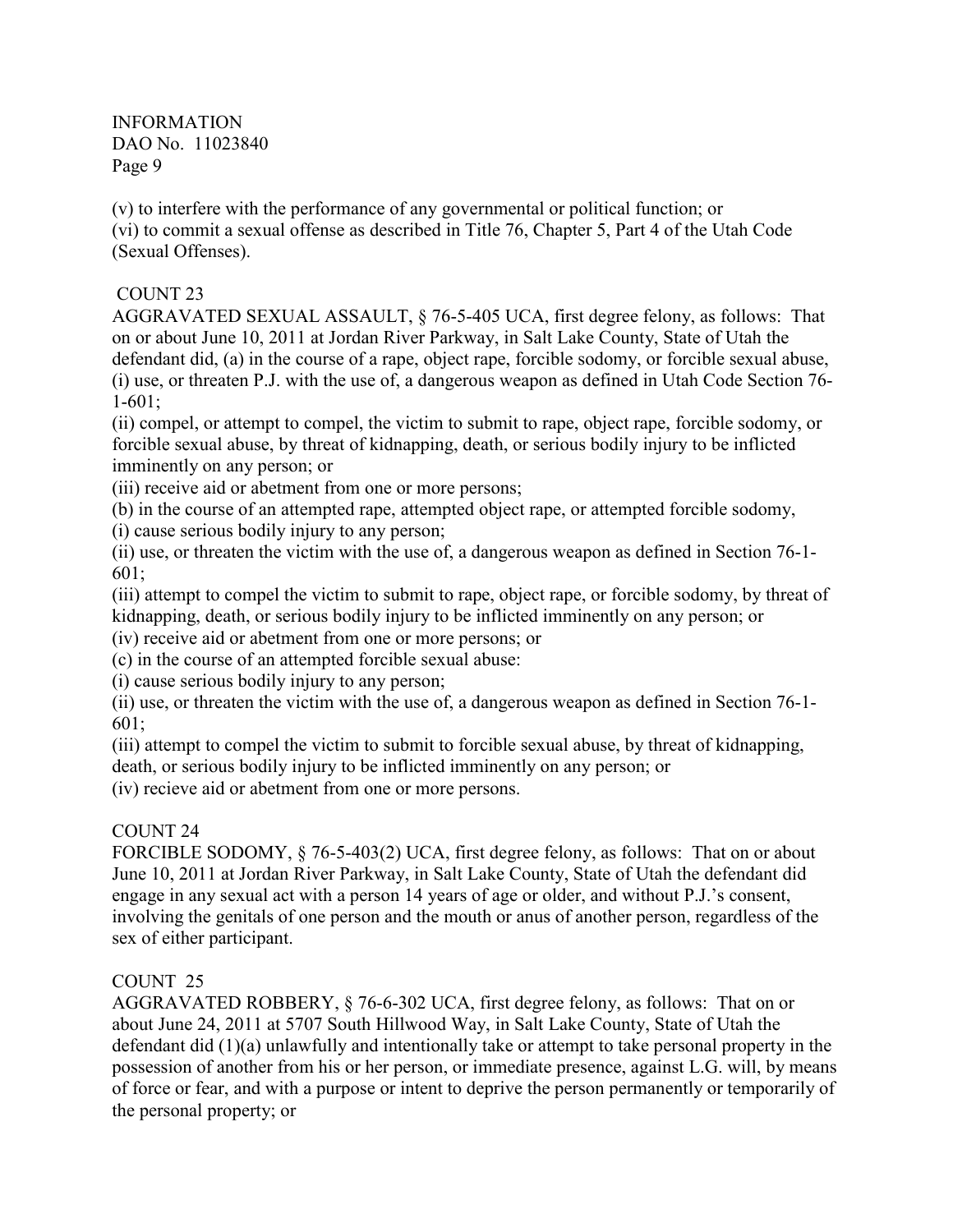(b) intentionally or knowingly use force or fear of immediate force against another in the course of committing a theft or wrongful appropriation; and in the course of committing said robbery; and

- (2) in the course of committing the before mentioned act,
- (a) used or threatened to use a dangerous weapon;
- (b) caused serious bodily injury upon another; or
- (c) took or attempted to take an operable motor vehicle.

#### COUNT 26

AGGRAVATED BURGLARY, § 76-6-203 UCA, first degree felony, as follows: That on or about June 24, 2011 at 5707 SOUTH HILLWOOD WAY, in Salt Lake County, State of Utah the defendant did attempt, commit, or flee from a burglary and while doing so the defendant, or another participant in the crime,

(a) caused bodily injury to any person who was not a participant in the crime;

(b) used or threatened the immediate use of a dangerous weapon against any person who was not a participant in the crime; or

(c) possessed or attempted to use any explosive or dangerous weapon.

#### COUNT 27

SEXUAL BATTERY, § 76-9-702 (3) UCA, class A misdemeanor, as follows: That on or about June 24, 2011 at 5707 SOUTH HILLWOOD WAY, in Salt Lake County, State of Utah the defendant did, under circumstances not amounting to rape, rape of a child, object rape, object rape of a child, forcible sodomy, sodomy upon a child, forcible sexual abuse, sexual abuse of a child, aggravated sexual abuse of a child, aggravated sexual assault, or an attempt to commit any of these offenses, intentionally touch, whether or not through clothing, the anus, buttocks, or any part of the genitals of another person, or the breast of a female, and the defendant's conduct was under circumstances the defendant knew or should have known would likely cause affront or alarm to the person touched.

#### COUNT 28

ATTEMPTED AGGRAVATED ROBBERY, § 76-6-302 UCA, second degree felony, as follows: That on or about June 24, 2011 at Summerwood Apartments, in Salt Lake County, State of Utah the defendant did attempt to

(a) unlawfully and intentionally take or attempt to take personal property in the possession of another from his or her person, or immediate presence, against S.T. will, by means of force or fear; or

(b) intentionally or knowingly use force or fear of immediate force against another in the course of committing a theft; and in the course of committing said robbery

- (a) use or threaten to use a dangerous weapon;
- (b) cause serious bodily injury upon another; or
- (c) take an operable motor vehicle.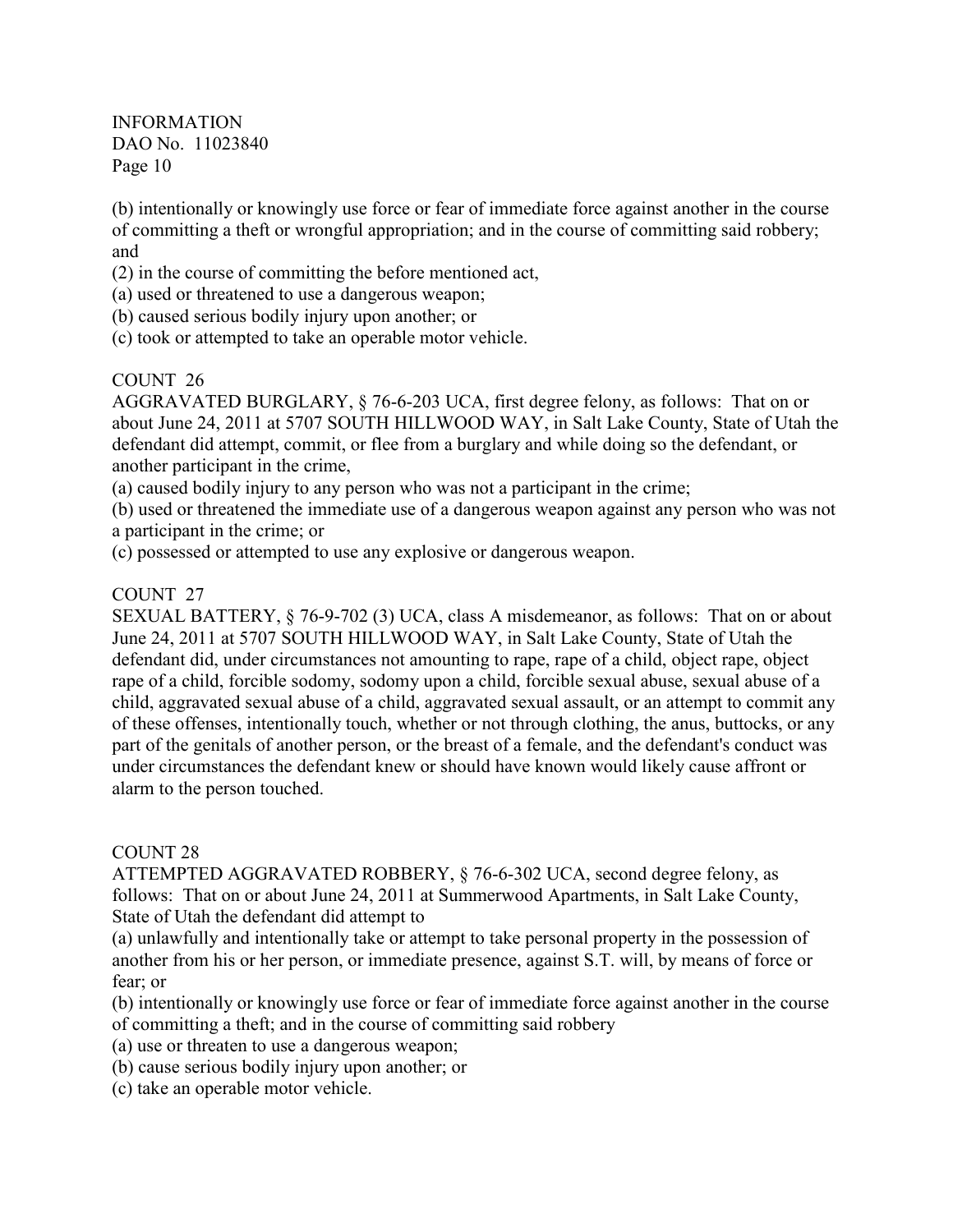### COUNT 29

ATTEMPTED AGGRAVATED KIDNAPPING, § 76-5-302 UCA, second degree felony, as follows: That on or about June 24, 2011 at Summerwood Apartments, in Salt Lake County, State of Utah the defendant did, in the course of committing unlawful detention or kidnapping of  $S.T.$ :

(a) attempt to possess, use, or threaten to use a dangerous weapon as defined in Section 76-1- 601; or

(b) acted with intent:

 (i) to attempt to hold the victim for ransom or reward, or as a shield or hostage, or to compel a third person to engage in particular conduct or to forbear from engaging in particular conduct;

 (ii) to attempt to facilitate the commission, attempted commission, or flight after commission or attempted commission of a felony;

(iii) to attempt to hinder or delay the discovery of or reporting of a felony;

(iv) to attempt to inflict bodily injury on or to terrorize the victim or another;

(v) to attempt to interfere with the performance of any governmental or political function; or

 (vi) to attempt to commit a sexual offense as described in Title 76, Chapter 5, Part 4 of the Utah Code (Sexual Offenses).

#### COUNT 30

AGGRAVATED ROBBERY, § 76-6-302 UCA, first degree felony, as follows: That on or about June 30, 2011 at Summerwood Apartments, in Salt Lake County, State of Utah the defendant did (1)(a) unlawfully and intentionally take or attempt to take personal property in the possession of another from his or her person, or immediate presence, against M.L. will, by means of force or fear, and with a purpose or intent to deprive the person permanently or temporarily of the personal property; or

(b) intentionally or knowingly use force or fear of immediate force against another in the course of committing a theft or wrongful appropriation; and in the course of committing said robbery; and

(2) in the course of committing the before mentioned act,

(a) used or threatened to use a dangerous weapon;

(b) caused serious bodily injury upon another; or

(c) took or attempted to take an operable motor vehicle.

## COUNT 31

AGGRAVATED KIDNAPPING, § 76-5-302 UCA, first degree felony, as follows: That on or about June 30, 2011 at Summerwood Apartments, in Salt Lake County, State of Utah the defendant did, in the course of committing unlawful detention or kidnapping of M.L,

(a) possess, use, or threaten to use a dangerous weapon as defined in Utah Code Section 76-1- 601; or

(b) act with intent:

(i) to hold the victim for ransom or reward, or as a shield or hostage, or to compel a third person to engage in particular conduct or to forbear from engaging in particular conduct;

(ii) to facilitate the commission, attempted commission, or flight after commission or attempted commission of a felony;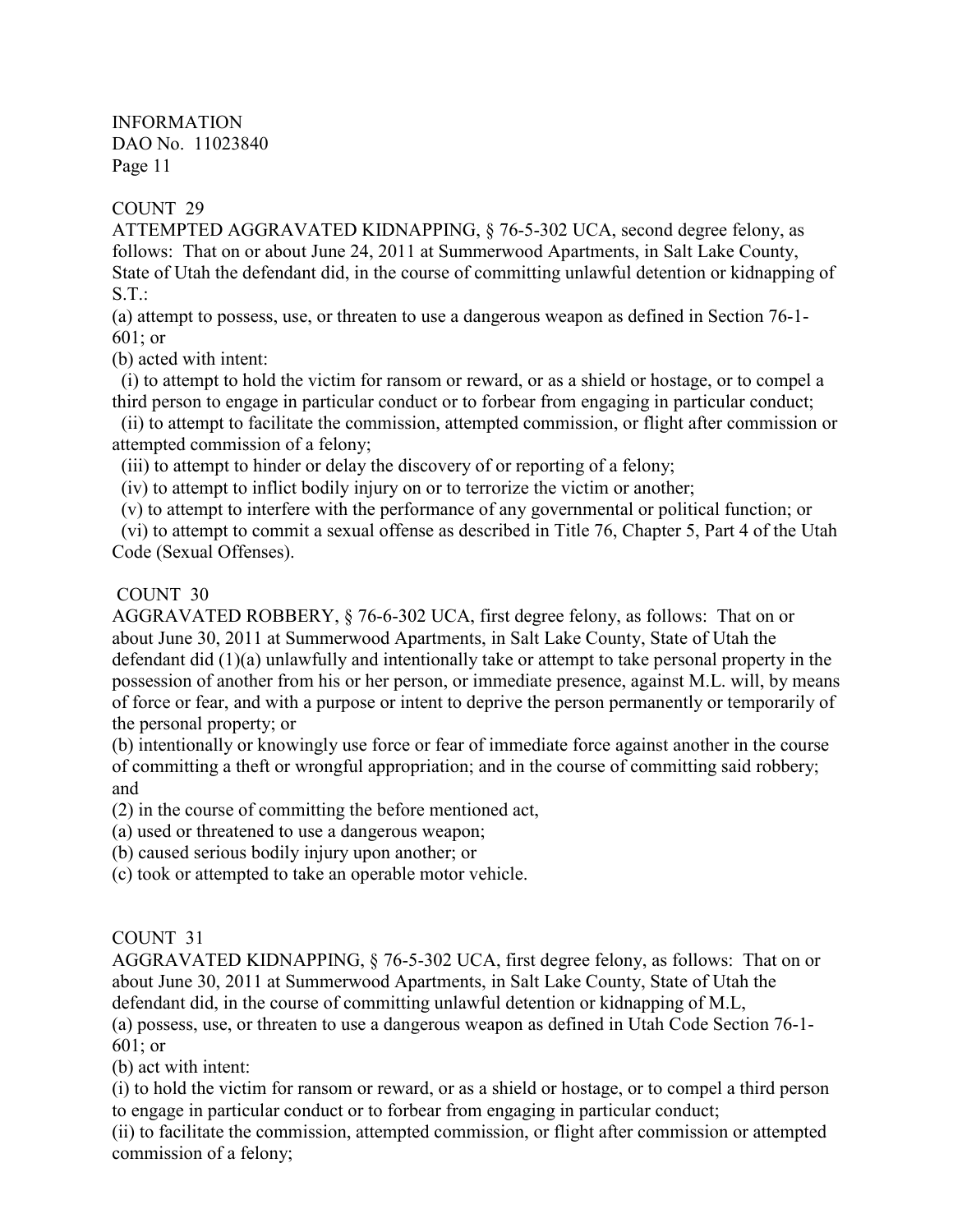(iii) to hinder or delay the discovery of or reporting of a felony;

(iv) to inflict bodily injury on or to terrorize the victim or another;

(v) to interfere with the performance of any governmental or political function; or

(vi) to commit a sexual offense as described in Title 76, Chapter 5, Part 4 of the Utah Code (Sexual Offenses).

## COUNT 32

AGGRAVATED ROBBERY, § 76-6-302 UCA, first degree felony, as follows: That on or about July 03, 2011 at Summerwood Apartments, in Salt Lake County, State of Utah the defendant did (1)(a) unlawfully and intentionally take or attempt to take personal property in the possession of another from his or her person, or immediate presence, against A.B. will, by means of force or fear, and with a purpose or intent to deprive the person permanently or temporarily of the personal property; or

(b) intentionally or knowingly use force or fear of immediate force against another in the course of committing a theft or wrongful appropriation; and in the course of committing said robbery; and

(2) in the course of committing the before mentioned act,

(a) used or threatened to use a dangerous weapon;

(b) caused serious bodily injury upon another; or

(c) took or attempted to take an operable motor vehicle.

## COUNT 33

AGGRAVATED ROBBERY, § 76-6-302 UCA, first degree felony, as follows: That on or about August 17, 2011 at 845 East 4500 South, in Salt Lake County, State of Utah the defendant did (1)(a) unlawfully and intentionally take or attempt to take personal property in the possession of another from his or her person, or immediate presence, against J.D. will, by means of force or fear, and with a purpose or intent to deprive the person permanently or temporarily of the personal property; or

(b) intentionally or knowingly use force or fear of immediate force against another in the course of committing a theft or wrongful appropriation; and in the course of committing said robbery; and

- (2) in the course of committing the before mentioned act,
- (a) used or threatened to use a dangerous weapon;
- (b) caused serious bodily injury upon another; or
- (c) took or attempted to take an operable motor vehicle.

## COUNT 34

AGGRAVATED ROBBERY, § 76-6-302 UCA, first degree felony, as follows: That on or about August 17, 2011 at 845 East 4500 South, in Salt Lake County, State of Utah the defendant did (1)(a) unlawfully and intentionally take or attempt to take personal property in the possession of another from his or her person, or immediate presence, against A.C. will, by means of force or fear, and with a purpose or intent to deprive the person permanently or temporarily of the personal property; or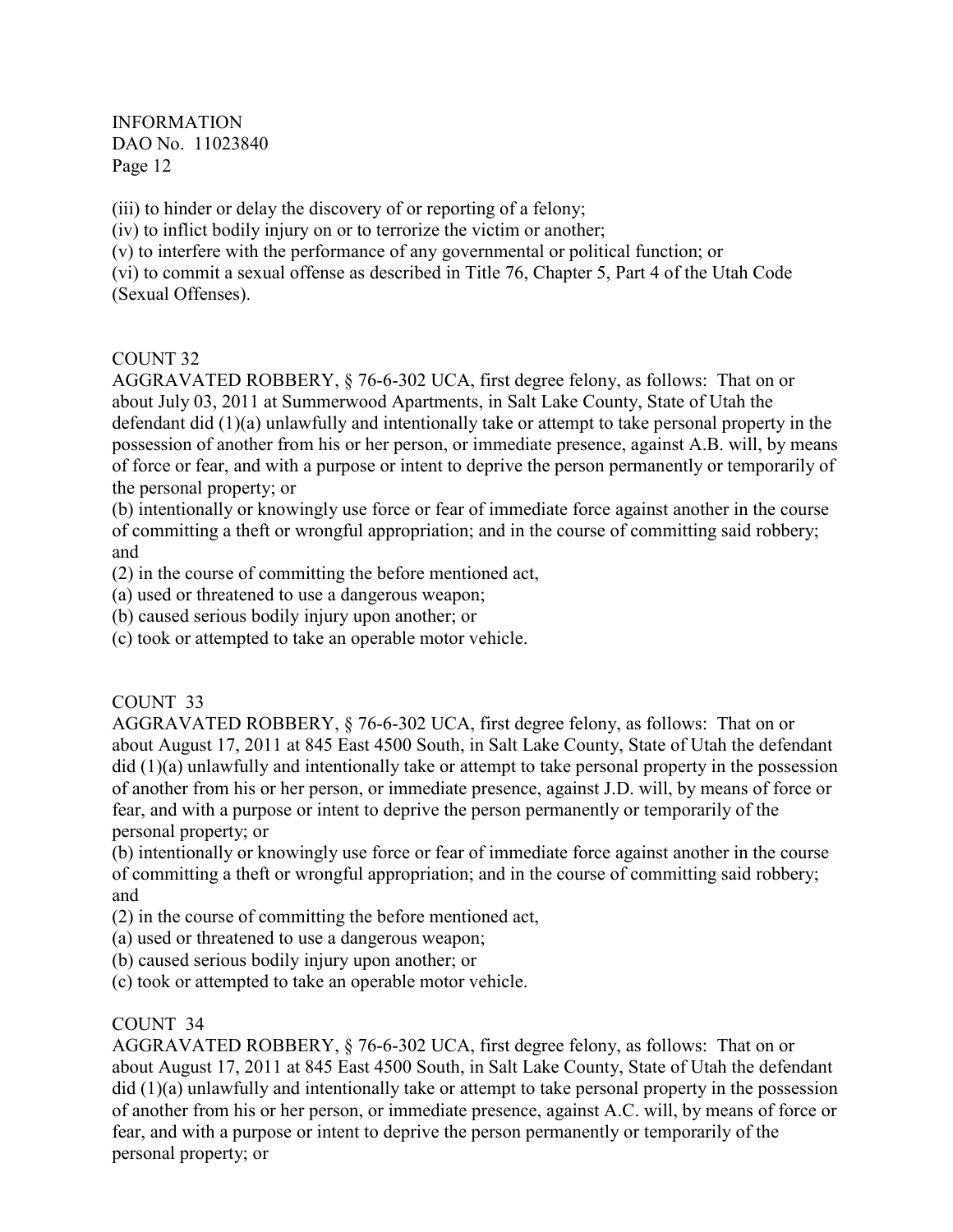(b) intentionally or knowingly use force or fear of immediate force against another in the course of committing a theft or wrongful appropriation; and in the course of committing said robbery; and

(2) in the course of committing the before mentioned act,

(a) used or threatened to use a dangerous weapon;

(b) caused serious bodily injury upon another; or

(c) took or attempted to take an operable motor vehicle.

COUNT 35

AGGRAVATED KIDNAPPING, § 76-5-302 UCA, first degree felony, as follows: That on or about August 17, 2011 at 845 East 4500 South, in Salt Lake County, State of Utah the defendant did, in the course of committing unlawful detention or kidnapping of A.C.,

(a) possess, use, or threaten to use a dangerous weapon as defined in Utah Code Section 76-1- 601; or

(b) act with intent:

(i) to hold the victim for ransom or reward, or as a shield or hostage, or to compel a third person to engage in particular conduct or to forbear from engaging in particular conduct;

(ii) to facilitate the commission, attempted commission, or flight after commission or attempted commission of a felony;

(iii) to hinder or delay the discovery of or reporting of a felony;

(iv) to inflict bodily injury on or to terrorize the victim or another;

(v) to interfere with the performance of any governmental or political function; or

(vi) to commit a sexual offense as described in Title 76, Chapter 5, Part 4 of the Utah Code (Sexual Offenses).

COUNT 36

AGGRAVATED SEXUAL ASSAULT, § 76-5-405 UCA, first degree felony, as follows: That on or about August 17, 2011 at 845 East 4500 South, in Salt Lake County, State of Utah the defendant did, (a) in the course of a rape, object rape, forcible sodomy, or forcible sexual abuse, (i) use, or threaten A.C. with the use of, a dangerous weapon as defined in Utah Code Section 76-1-601;

(ii) compel, or attempt to compel, the victim to submit to rape, object rape, forcible sodomy, or forcible sexual abuse, by threat of kidnapping, death, or serious bodily injury to be inflicted imminently on any person; or

(iii) receive aid or abetment from one or more persons;

(b) in the course of an attempted rape, attempted object rape, or attempted forcible sodomy,

(i) cause serious bodily injury to any person;

(ii) use, or threaten the victim with the use of, a dangerous weapon as defined in Section 76-1- 601;

(iii) attempt to compel the victim to submit to rape, object rape, or forcible sodomy, by threat of kidnapping, death, or serious bodily injury to be inflicted imminently on any person; or

(iv) receive aid or abetment from one or more persons; or

(c) in the course of an attempted forcible sexual abuse:

(i) cause serious bodily injury to any person;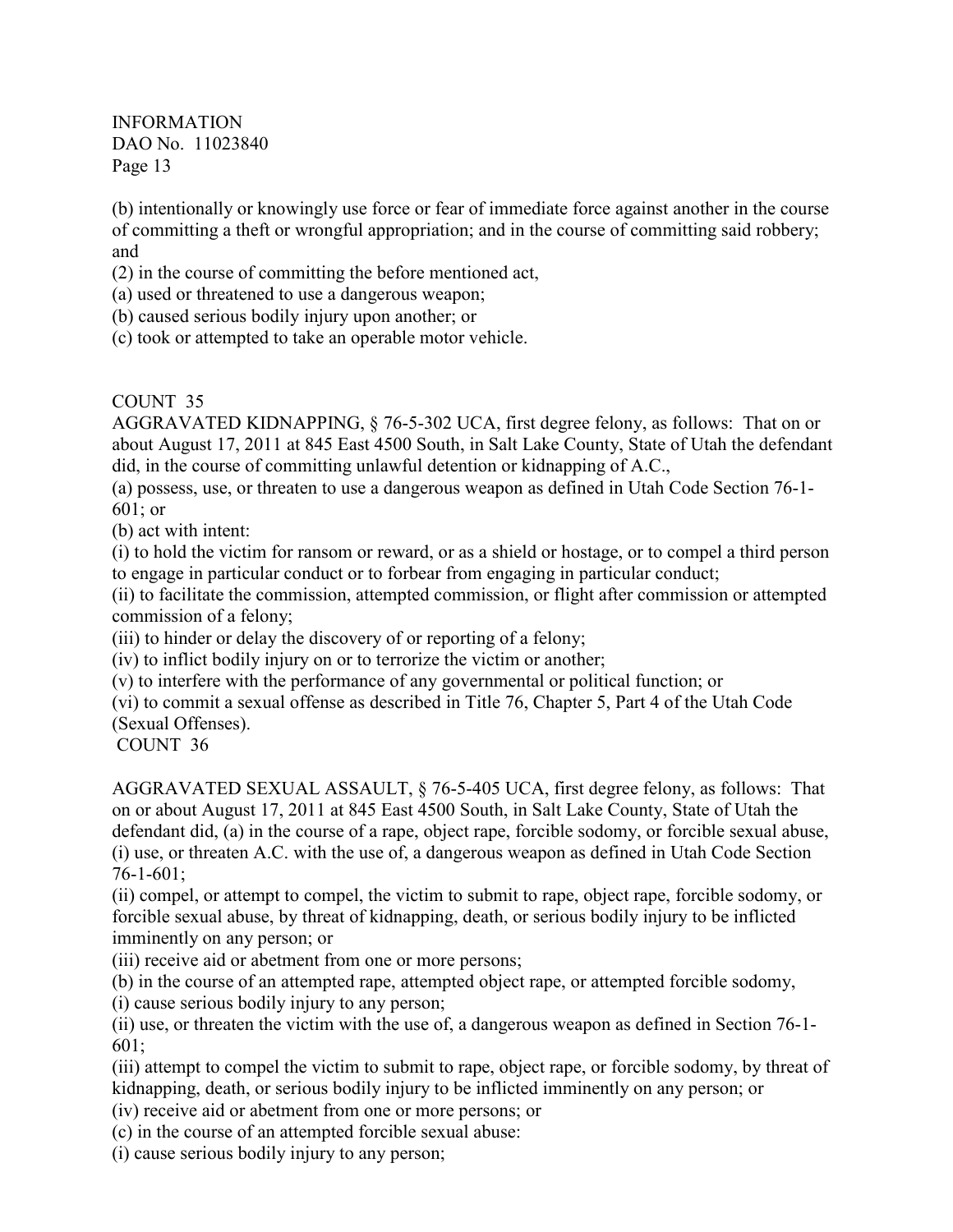(ii) use, or threaten the victim with the use of, a dangerous weapon as defined in Section 76-1- 601;

(iii) attempt to compel the victim to submit to forcible sexual abuse, by threat of kidnapping, death, or serious bodily injury to be inflicted imminently on any person; or (iv) receive aid or abetment from one or more persons.

## COUNT 37

AGGRAVATED SEXUAL ASSAULT, § 76-5-405 UCA, first degree felony, as follows: That on or about August 17, 2011 at 845 East 4500 South, in Salt Lake County, State of Utah the defendant did, (a) in the course of a rape, object rape, forcible sodomy, or forcible sexual abuse, (i) use, or threaten the victim with the use of, a dangerous weapon as defined in Utah Code Section 76-1-601;

(ii) compel, or attempt to compel, the victim to submit to rape, object rape, forcible sodomy, or forcible sexual abuse, by threat of kidnapping, death, or serious bodily injury to be inflicted imminently on any person; or

(iii) receive aid or abetment from one or more persons;

(b) in the course of an attempted rape, attempted object rape, or attempted forcible sodomy,

(i) cause serious bodily injury to any person;

(ii) use, or threaten the victim with the use of, a dangerous weapon as defined in Section 76-1- 601;

(iii) attempt to compel the victim to submit to rape, object rape, or forcible sodomy, by threat of kidnapping, death, or serious bodily injury to be inflicted imminently on any person; or

(iv) receive aid or abetment from one or more persons; or

(c) in the course of an attempted forcible sexual abuse:

(i) cause serious bodily injury to any person;

(ii) use, or threaten the victim with the use of, a dangerous weapon as defined in Section 76-1- 601;

(iii) attempt to compel the victim to submit to forcible sexual abuse, by threat of kidnapping, death, or serious bodily injury to be inflicted imminently on any person; or

(iv) recieve aid or abetment from one or more persons.

## COUNT 38

INTERFERENCE WITH ARRESTING OFFICER, § 76-8-305 UCA, class B misdemeanor, as follows: That on or about November 01, 2011 at 500 WEST 200 NORTH, in Salt Lake County, State of Utah the defendant did have knowledge, or by the exercise of reasonable care should have knowledge, that a peace officer was seeking to effect a lawful arrest or detention of the defendant or another and interfered with the arrest or detention by:

(1) the use of force or any weapon;

(2) the arrested person's refusal to perform any act required by lawful order:

(a) necessary to effect the arrest or detention; and

(b) made by a peace officer involved in the arrest or detention; or

(3) the arrested person's or another person's refusal to refrain from performing any act that would impede the arrest or detention.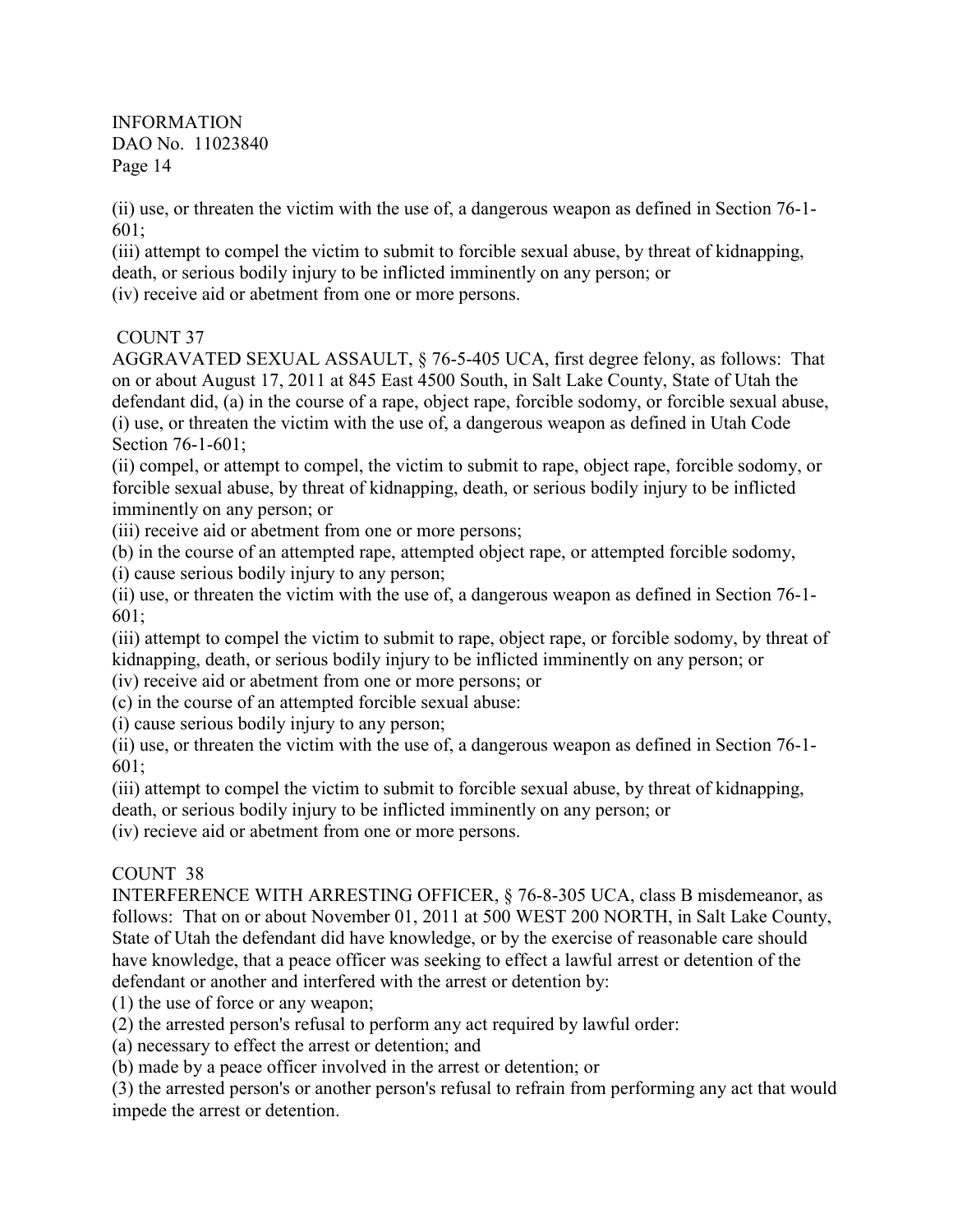#### COUNT 39

OBSTRUCTING JUSTICE, § 76-8-306(1) UCA, second degree felony, as follows: That on or about August 17, 2011 through November 1, 2011 in Salt Lake County, State of Utah the defendant did, with intent to hinder, delay, or prevent the investigation, apprehension, prosecution, conviction, or punishment of any person regarding conduct that constituted a criminal offense,

(1)(a) provide any person with a weapon;

 (b) prevent by force, intimidation, or deception, any person from performing any act that might aid in the discovery, apprehension, prosecution, conviction, or punishment of any person;

(c) alter, destroy, conceal, or remove any item or other thing;

(d) make, present, or use any item or thing known by the actor to be false;

(e) harbor or conceal a person;

 (f) provide a person with transportation, disguise, or other means of avoiding discovery or apprehension;

(g) warn any person of impending discovery or apprehension;

 (h) warn any person of an order authorizing the interception of wire communications or of a pending application for an order authorizing the interception of wire communications;

 (i) conceal information that was not privileged and that concerned the offense, after a judge or magistrate had ordered the actor to provide the information; or

 (j) provide false information regarding a suspect, a witness, the conduct constituting an offense, or any other material aspect of the investigation; and

(2) the conduct which constituted a criminal offense would be a capital felony or first degree felony.

THIS INFORMATION IS BASED ON EVIDENCE OBTAINED FROM THE FOLLOWING WITNESSES<sup>.</sup>

A.B., B.B., J.C., S.C., A.C., T.C., B.C, T.C., A.C., N.D., T DURAN, Jordan Duford, JAKE ELSASSER, SHAWN FAUSETT, A FOX, CARMEN GARCIA, L.G., DAVID GRECO, J.H., J HORNER, Jason Huggard, MIKE IKEMIYASHIRO, T.J., ADAM JETER, C.J., K.J., P.J., T.K., M.L., L.L., M MADSEN, K.M., S.M., C MILLS, H.N., T.O., , Isaac Pace, M.R., A.R.C., JEFF SANDERSON, S.T., MIKE VALDES, M.V.,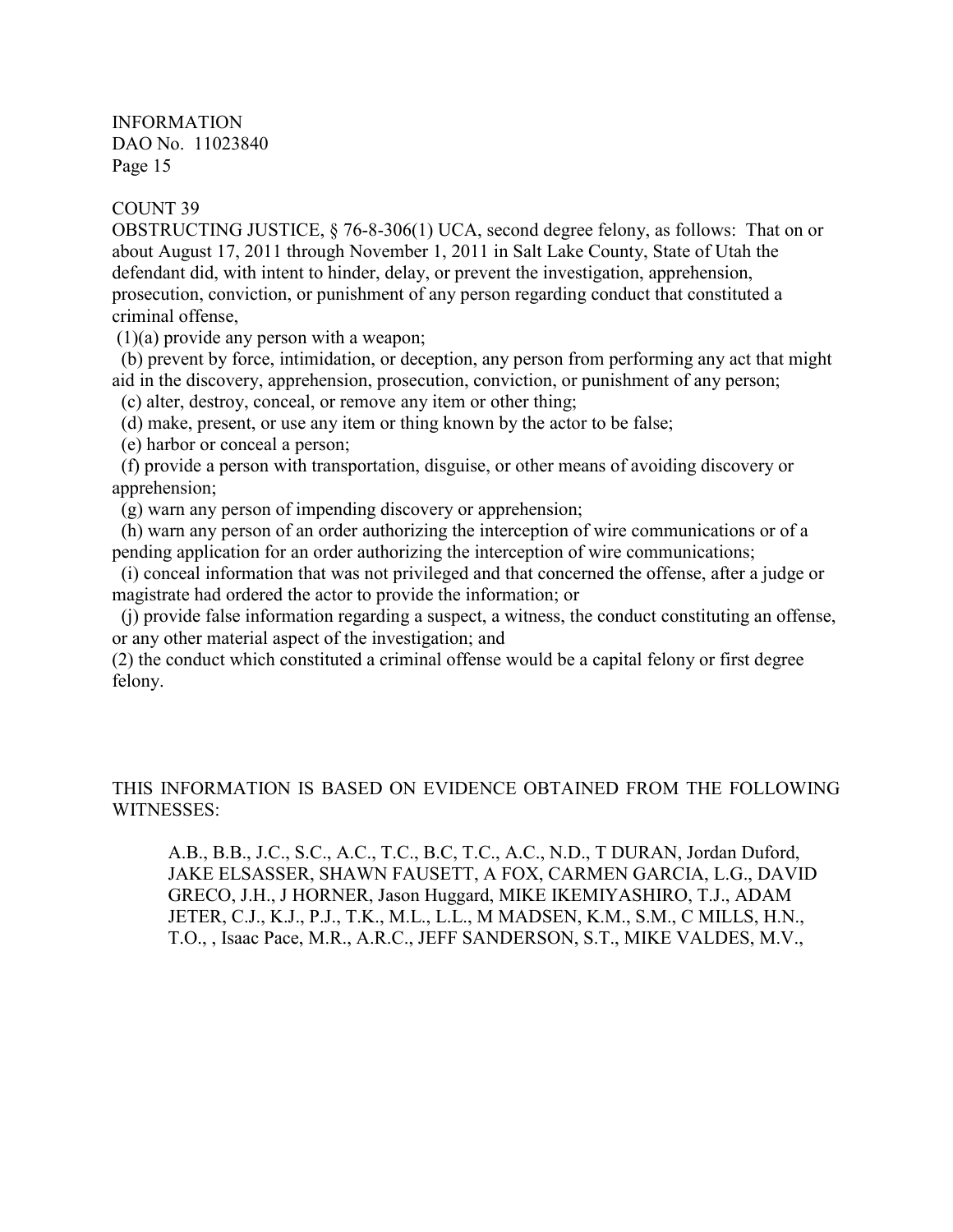#### AFFIDAVIT OF PROBABLE CAUSE:

 The reports and investigation of Taylorsville Police, Unified Police, and West Valley Police revealed the following:

- 1. N.D. states that on the night of April 2, 2011, she was at the America First Credit Union (AFCU) ATM located at 5219 South 4015 West, Salt Lake County. N.D. states that she withdrew \$80. Ms. Davis states that a male wearing black clothing, cloth covering his face, gloves, and carrying a hand gun approached her vehicle. The male pointed the gun at her and said, "Give me the money." N.D. shoved the money into the male's hand and sped away as the male attempted to open her door.
- 2. C.G. states that on the night of April 8, 2011, she was in her vehicle at the AFCU located at 5219 South 4015 West, Salt Lake County. C.G. states that she was withdrawing money from the ATM when she observed a male, wearing a black sweatshirt, black pants and carrying a handgun, approached her vehicle from behind. C.G. states that she screamed and drove away leaving her ATM card in the machine. C.G. states that \$300 was withdrawn from her account on the night of April 8, 2011 without her permission.
- 3. S.C. states that on April 22, 2011, he was working at the Shell gas station located at 5416 South Redwood Road, Salt Lake County. S.C. states that a male wearing a black sweatshirt, black pants, and wearing a black face mask entered the gas station. S.C. states that the male approached him and pointed a handgun at him and said, "Give me the money from the till." S.C. gave the male all the money, totaling \$117, and the male left.
- 4. T.J. and A.C.R. were working at the Dollar Tree located at 3646 West 4700 South, Salt Lake County on the night of April 23, 2011. T.J. and A.C.R. were closing out their tills at the end of the night when a male wearing black clothing with his face covered approached the front glass door. The male had a handgun and began to bang it against the door. The male threw a planter pot through the glass door and entered the store. The male left with approximately \$2,500.
- 5. T.J. and A.C.R. were working at the Dollar Tree located at 3646 West 4700 South, Salt Lake County on the night of May 8, 2011. T.J. and A.C.R. were getting ready to lock the doors and leave when the observed a male wearing black pants and a black sweatshirt. T.J. and A.C.R. ran back into the store and hid. Video surveillance shows the male walk near the registers, look around, and walk out. T.J. and A.C.R. state that the male that entered the store on May 8<sup>th</sup> matched the description of the male that robbed the store on April 23, 2011.
- 6. T.K. states that on the night of May 15, 2011, he went to AFCU ATM located at 5219 South 4015 West, Salt Lake County. T.K. states that a male wearing black clothing, black cloth covering his face, and carrying a handgun entered his vehicle. T.K. states that the male ordered him to withdraw money. T.K. states that when he was unable to complete the transaction the male forced him to drive to another credit union located near 4100 South 4800 West. The male then told T.K. to take him back to the AFCU location. T.K. states that the male told him he would kill him if he called police.
- 7. T.O. states that on the night of May 15, 2011, she went to the AFCU ATM located at 5219 South 4015 West, Salt Lake County. T.O. states that a male wearing all black with a black mask approached her vehicle. T.O. states the male had a handgun and entered her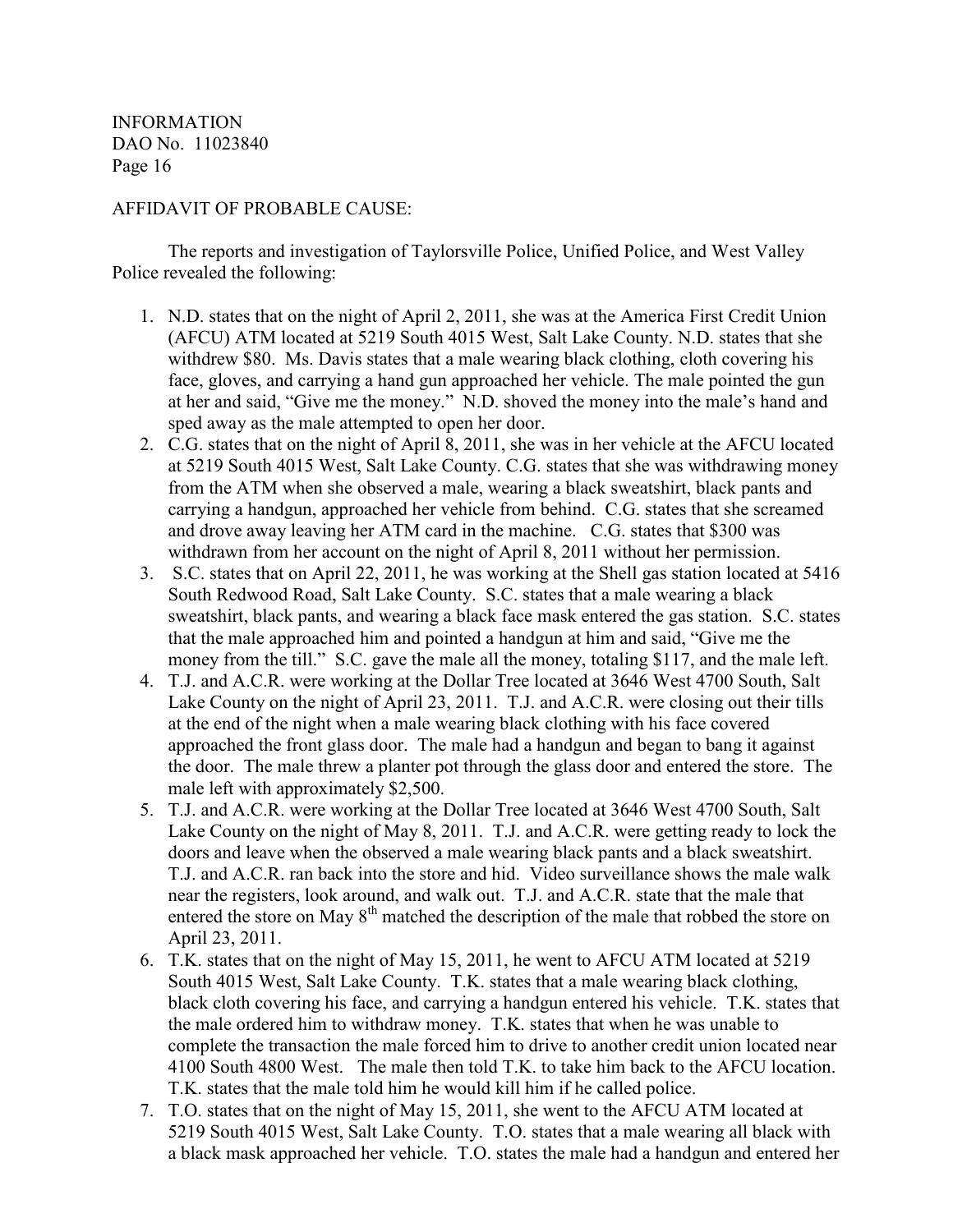> vehicle. T.O. states that the male ordered her to withdraw \$100, which she did and gave to the male. T.O. states that the male ordered her to drive around the building. T.O. states that they pulled back into the ATM behind another vehicle. T.O. states that the male demanded her cell phone and car keys. T.O. observed as the male robbed the vehicle in front of her. The male returned her cell phone and car keys and ordered her to leave.

- 8. K.M. states that on the night of May 15, 2011, she went to the AFCU ATM located at 5219 South 4015 West, Salt Lake County. K.M. states that a male wearing black and a black mask exited the vehicle behind her and approached her vehicle with a handgun. K.M. states that the male took her ATM card and withdrew \$300.
- 9. C.J., M.R., J.H., and L.L, were working at the Dollar Tree located at 5546 South Redwood Road, Salt Lake County on the night of May 26, 2011. A male wearing black clothing with his face covered enter the store with a handgun. J.H. states that the male ordered her to put the money from the cash registers in a plastic bag. The male led all employees to the office at gun point and gathered additional money from the office. The male then took M.R. with him to the back door where he left.
- 10. P.J. states that she was getting out of her vehicle at 4693 South Sunstone Road, Salt Lake County, in the early morning hours of June 10, 2011. A male wearing black clothing, gloves, and a mask to cover his face ordered her into her vehicle at gunpoint. The male ordered her to drive to an AFCU ATM near 5400 South 2700 West, Salt Lake County. P.J. attempted to withdraw \$300 but the transaction was denied. The male ordered her to drive back to the Sunstone Road address and then ordered her to enter the Jordan River Park with him at gunpoint. The male threatened to kill J.P. several times. J.P. states that the male then fondled her breasts with gloved hands. J.P. states that the male then forced her to give him oral sex. The male then pulled down J.P.'s pants and attempted several times to insert his penis into her anus. The male then took P.J. back to the apartment and fondled her breasts and left. P.J. submitted to a sexual assault exam where physical evidence was collected.
- 11. L.G. states that on the night of June 24, 2011, she was at Summerwood Apartments in Salt Lake County. L.G. states she was unlocking her apartment door when a male wearing black clothing approached her from behind. The male forced his way into the apartment. L.G. states that the male was wearing gloves and holding a handgun. L.G. states that the male wanted her to go to an ATM and withdraw money, she refused. L.G. states that the male pointed the gun at her and told her to take off her shirt and "show me your boobs." The male then forced L.G. to take off her bra and pants. The male then demanded L.G. give him all her money. The male left the apartment with \$50.
- 12. S.T. states that on the night of June 24, 2011, she was at the Summerwood Apartment located in Salt Lake County. S.T. states that a male wearing black clothing, gloves, with his face covered approached her with a handgun. The male demanded she go with him. S.T. told the male that she had cash and credit cards in her purse inside her apartment. S.T. states that the male began to ask about the money and followed her. As S.T. approached her door she ran into her apartment and locked the door and called police.
- 13. M.L. sates that on the night of June 30, 2011, she was at the Summerwood Apartments in Salt Lake County. M.L. states she was parking her vehicle when a male opened her door, pointed a handgun at her, and demanded money. M.L. states that the male got in her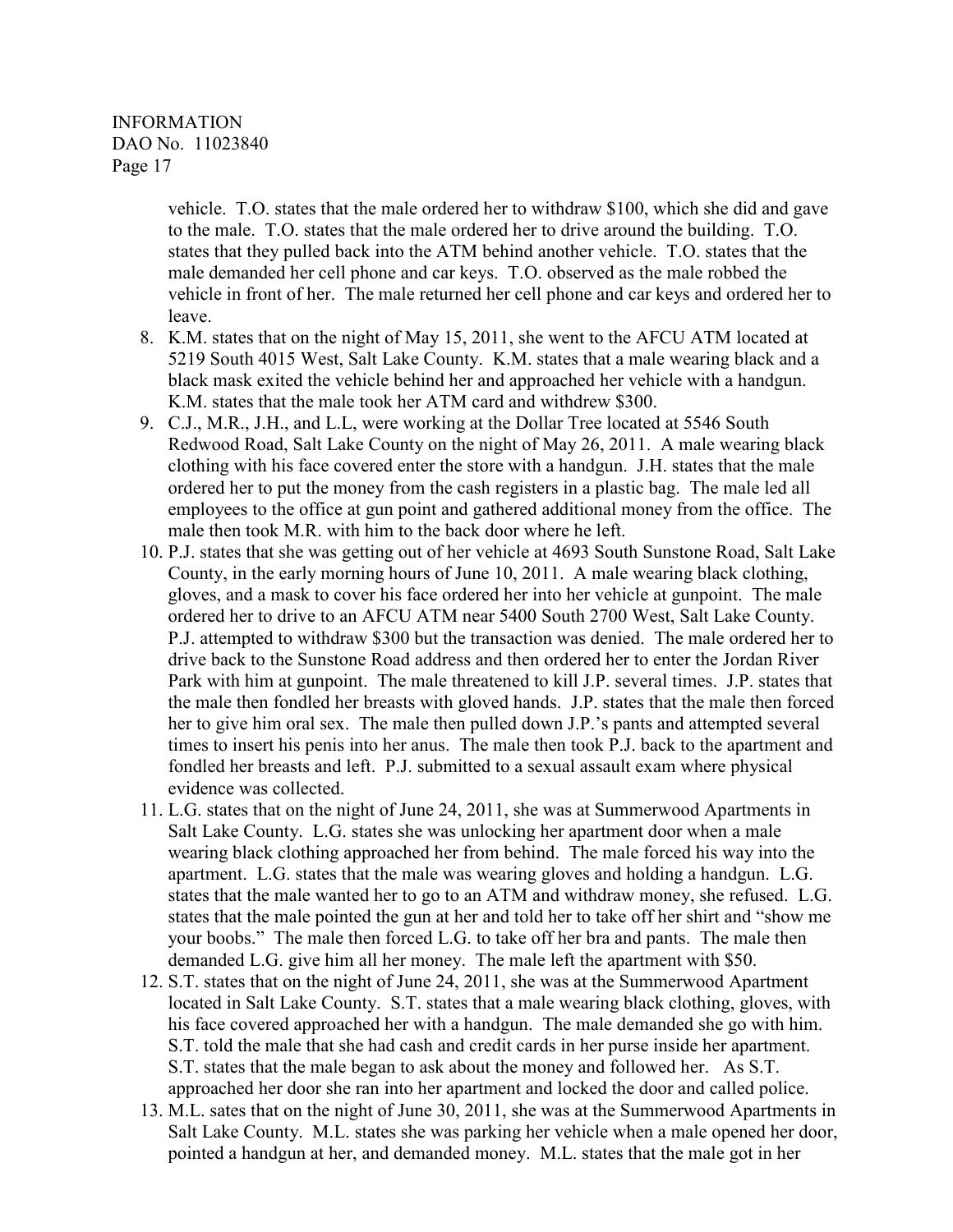vehicle and ordered her to drive to a Key Bank ATM near 5550 South Redwood Road, Salt Lake County. M.L. states that the male ordered her to type in her PIN number but she did not have any money in her account. The male then ordered her to drive back to the Summerwood Apartments where he told her not to report this to police because he knows where she lives.

- 14. A.B. states that on the night of July 3, 2011, she was at the Summerwood Apartments in Salt Lake County. A.B. states that a male wearing a black sweatshirt and black pants approached her from behind. A.B. states that the male's face was covered. A.B. states that she dropped to her knees and started to scream. A.B. states that the male grabbed her as she went to the ground. A.B. states that the male grabbed her purse and ran away.
- 15. J.D. states that on the night of August 17, 2011, he was working as a gas attendant cashier at Smith's located at 845 East 4500 South, Salt Lake County. J.D. states that he was approached by a male wearing a black sweatshirt and black mask. J.D. states that the male was carrying a handgun and demanded he got get money from the store.
- 16. A.C. states that on the night of August 17, 2011, she went to get gas at the Smith's located at 845 East 4500 South, Salt Lake County. A.C. states that a male wearing a black sweatshirt and black mask approached her at gunpoint. A.C. states that the male got into the car and told her to drive to an ATM. A.C. states that she went to an AFCU and withdrew money and gave it to the male. A.C. states that the male had her pull over to the side of the road and forced her to give him oral sex in the front seat of her vehicle. The male then forced A.C. to the back seat with him and he grabbed her breasts. A.C. states that male had her wet his penis with her mouth and then he placed his penis inside her vagina. A.C. states that defendant then forced her to put her mouth on his penis and he ejaculated. A.C. states that the defendant ordered her back near the Smith's and he exited the vehicle. A.C. submitted to a sexual assault exam where physical evidence was collected.
- 17. Detective I. Pace with Unified Police Department states that he met with Detective J. Huggard with Taylorsville Police and they took the physical evidence collected from the sexual assault cases to the Utah State Crime laboratory.
- 18. In October 2011, through further investigation, Detective Pace received information concerning defendant HELAMA JOSE BAR PRAGANA. Detective Pace obtained a search warrant to get a DNA sample from PRAGANA.
- 19. On November 1, 2011, detectives from Taylorsville Police and Unified Police responded to PRAGANA's place of employment in North Salt Lake to serve a search warrant. Detectives identified themselves as police officers to PRAGANA. Detectives asked PRAGANA to stand to be handcuffed at which point PRAGANA resisted by pulling his arms away and ran away from detectives.
- 20. Rebekah Kay, Senior Forensic Scientist, with the State of Utah Crime Laboratory that she analyzed the physical evidence collected from A.C. and P.J. Ms. Kay was able to identify a DNA match between the two cases. Ms. Kay obtained a DNA profile of the buccal swab from PRAGANA. The DNA profile developed from PRAGANA's buccal swab matched the DNA from A.C's case.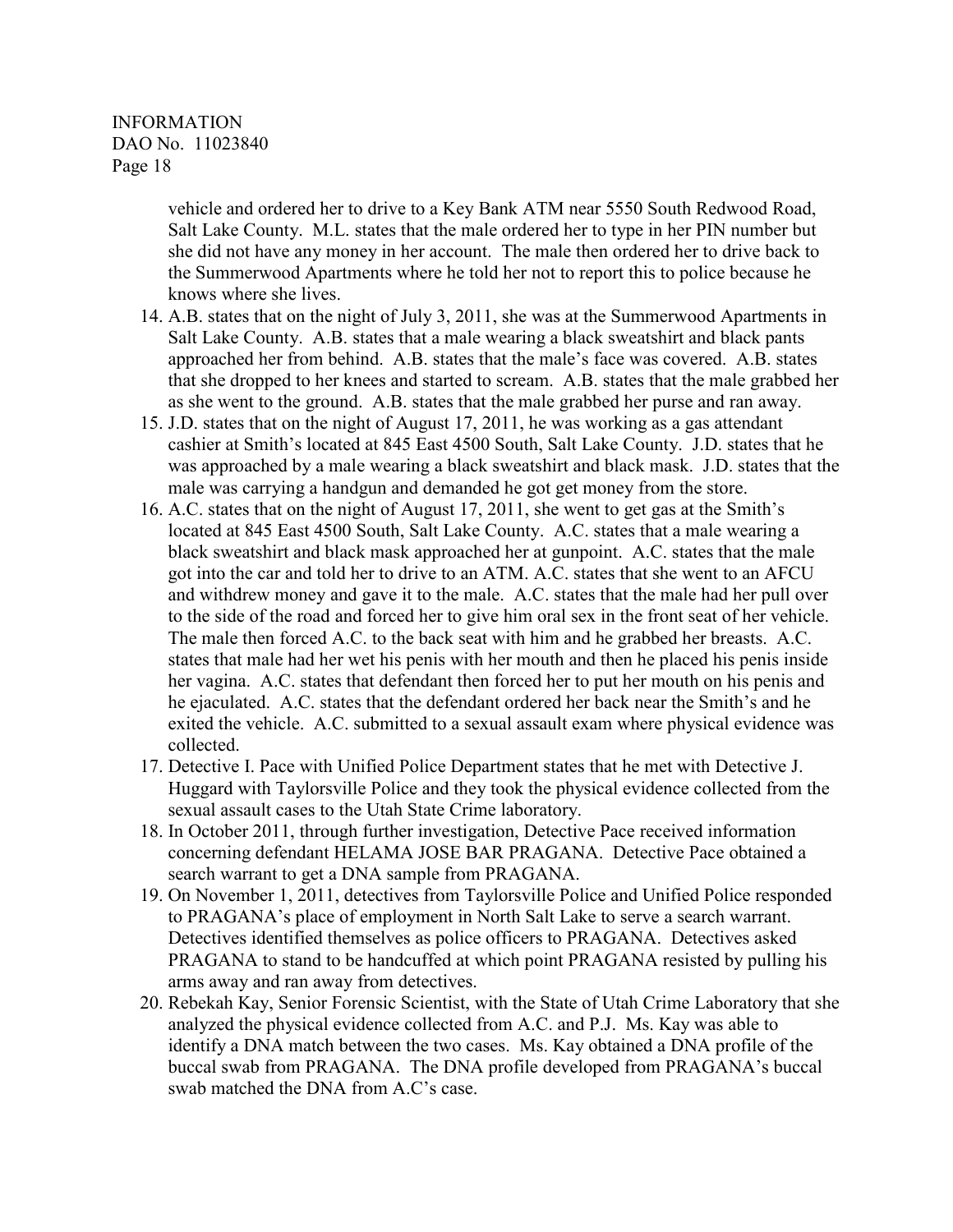> 21. The post-*Miranda* statement of the defendant, PRAGANA, that he lives in a home located at 4340 West 5295 South, Salt Lake County. PRAGANA states that he committed more than one robbery at AFCU. PRAGANA sates that he would approach the vehicles at the ATM from the behind and that he didn't have to "hide" because it was dark. The defendant admits that one night he got into a vehicle with a male and told him "give me all your money." PRAGANA states that he wore black pants, a black sweatshirt with a hood and gloves. PRAGANA states that he wore a t-shirt to cover his face. PRAGANA admits that he also took a gun to the ATM robberies. PRAGANA states that he stopped going to the ATM because of the "risk." PRAGANA admits to robbing a gas station on "redwood" wearing black clothing carrying a gun. PRAGANA admits that he robbed a Dollar Tree store by breaking a window, and went back to the same Dollar Tree another night. PRAGANA admits to going to the Summerwood Apartments and making a "Spanish lady" drive him to an ATM, but she didn't have any money. PRAGANA states that he approached a young woman at Summerwood Apartments and grabbed her purse and ran. PRAGANA states that he was wearing black clothing and carrying a gun during the Summerwood incidents. PRAGANA admits that while at the Smith's he observed A.C. standing at the gas pumps. PRAGANA states that he got into A.C.'s vehicle and went to her ATM where he obtained \$500. PRAGANA admits that he made A.C. give him oral sex. PRAGANA admits that he later saw himself on video that was aired by local media. PRAGANA indicates that he threw away his sweatshirt, gloves and mask. PRAGANA further states that he took apart his handgun and threw the parts in a river.

> > Pursuant to Utah Code Annotated § 78B-5-705 (2008) I declare under criminal penalty of the State of Utah that the foregoing is true and correct to the best of my belief and knowledge.

Executed on:

 Jason Huggard Declarant

 $\mathcal{L}_\text{max}$  , and the contract of the contract of the contract of the contract of the contract of the contract of

Authorized for presentment and filing

\_\_\_\_\_\_\_\_\_\_\_\_\_\_\_\_\_\_\_\_\_\_\_\_\_\_\_\_\_\_

SIM GILL, District Attorney

Deputy District Attorney 8th day of November, 2011 KH / DAO # 11023840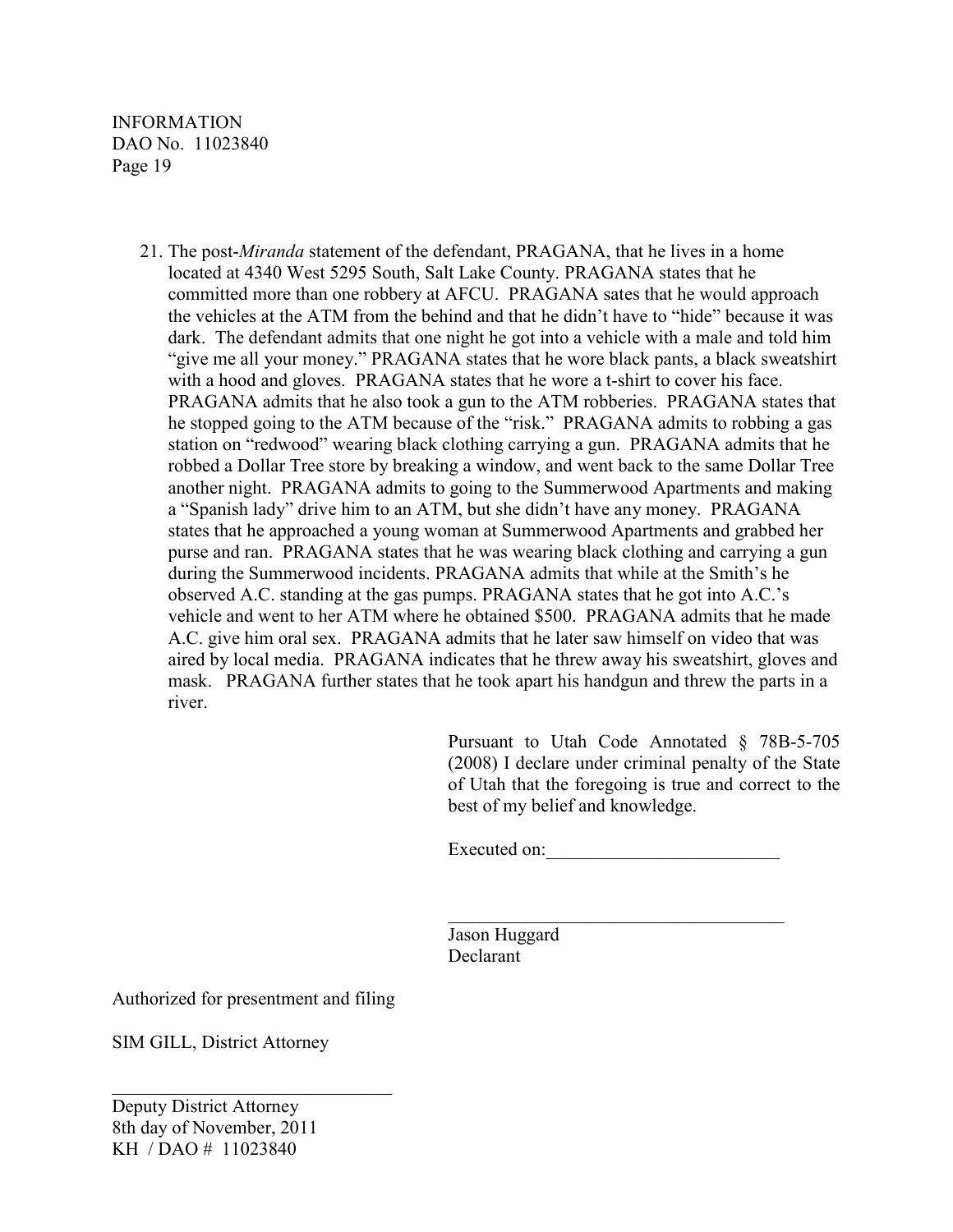#### IN THE THIRD DISTRICT COURT, SALT LAKE DEPARTMENT

#### IN AND FOR THE COUNTY OF SALT LAKE, STATE OF UTAH

| THE STATE OF UTAH.                                                                                                                                                            |                                      |
|-------------------------------------------------------------------------------------------------------------------------------------------------------------------------------|--------------------------------------|
| Plaintiff,                                                                                                                                                                    | Before:<br>Magistrate                |
| VS.<br>HELAMA JOSE BAR PRAGANA<br>DOB: 02/04/1989,<br>4340 West 5295 S.<br>Kearns, UT 84118<br>AKA: HELAMAN PRAGANA,H<br>PRAGANA, HELAMAN PRAGANA, H<br><b>PRAGANA</b><br>SS# | <b>WARRANT OF ARREST</b><br>Case No. |
| Defendant.                                                                                                                                                                    |                                      |

THE STATE OF UTAH;

To any Peace Officer in the State of Utah, Greetings:

 An Information, based upon a written affidavit having been declared by Justin Huggard – TAYLORSVILLE POLICE, Agency Case No. 11-86811, and it appears from the Information or Affidavit filed with the Information, that there is probable cause to believe that the public offenses of;

 AGGRAVATED BURGLARY, first degree felony, AGGRAVATED KIDNAPPING, first degree felony, INTERFERENCE WITH ARRESTING OFFICER, class B misdemeanor, AGGRAVATED ROBBERY, first degree felony, AGGRAVATED SEXUAL ASSAULT, first degree felony, AGGRAVATED ROBBERY, first degree felony, AGGRAVATED ROBBERY, first degree felony, AGGRAVATED KIDNAPPING, first degree felony, AGGRAVATED ROBBERY, first degree felony, AGGRAVATED SEXUAL ASSAULT, first degree felony, AGGRAVATED ROBBERY, first degree felony, AGGRAVATED ROBBERY, first degree felony, ATTEMPTED AGGRAVATED ROBBERY, second degree felony, KIDNAPPING, second degree felony, AGGRAVATED KIDNAPPING, first degree felony, AGGRAVATED ROBBERY, first degree felony, AGGRAVATED SEXUAL ASSAULT, first degree felony, AGGRAVATED KIDNAPPING, first degree felony, AGGRAVATED ROBBERY, first degree felony, FORCIBLE SODOMY, first degree felony, AGGRAVATED ROBBERY, first degree felony, AGGRAVATED KIDNAPPING, first degree felony, AGGRAVATED ROBBERY, first degree felony, AGGRAVATED ROBBERY, first degree felony, AGGRAVATED KIDNAPPING, first degree felony, AGGRAVATED ROBBERY, first degree felony, CRIMINAL MISCHIEF, class B misdemeanor, AGGRAVATED BURGLARY, first degree felony, AGGRAVATED ROBBERY, first degree felony, AGGRAVATED ROBBERY, first degree felony, AGGRAVATED ROBBERY, first degree felony, AGGRAVATED ROBBERY, first degree felony, AGGRAVATED ROBBERY, first degree felony, AGGRAVATED ROBBERY, first degree felony, AGGRAVATED ROBBERY, first degree felony, AGGRAVATED ROBBERY, first degree felony,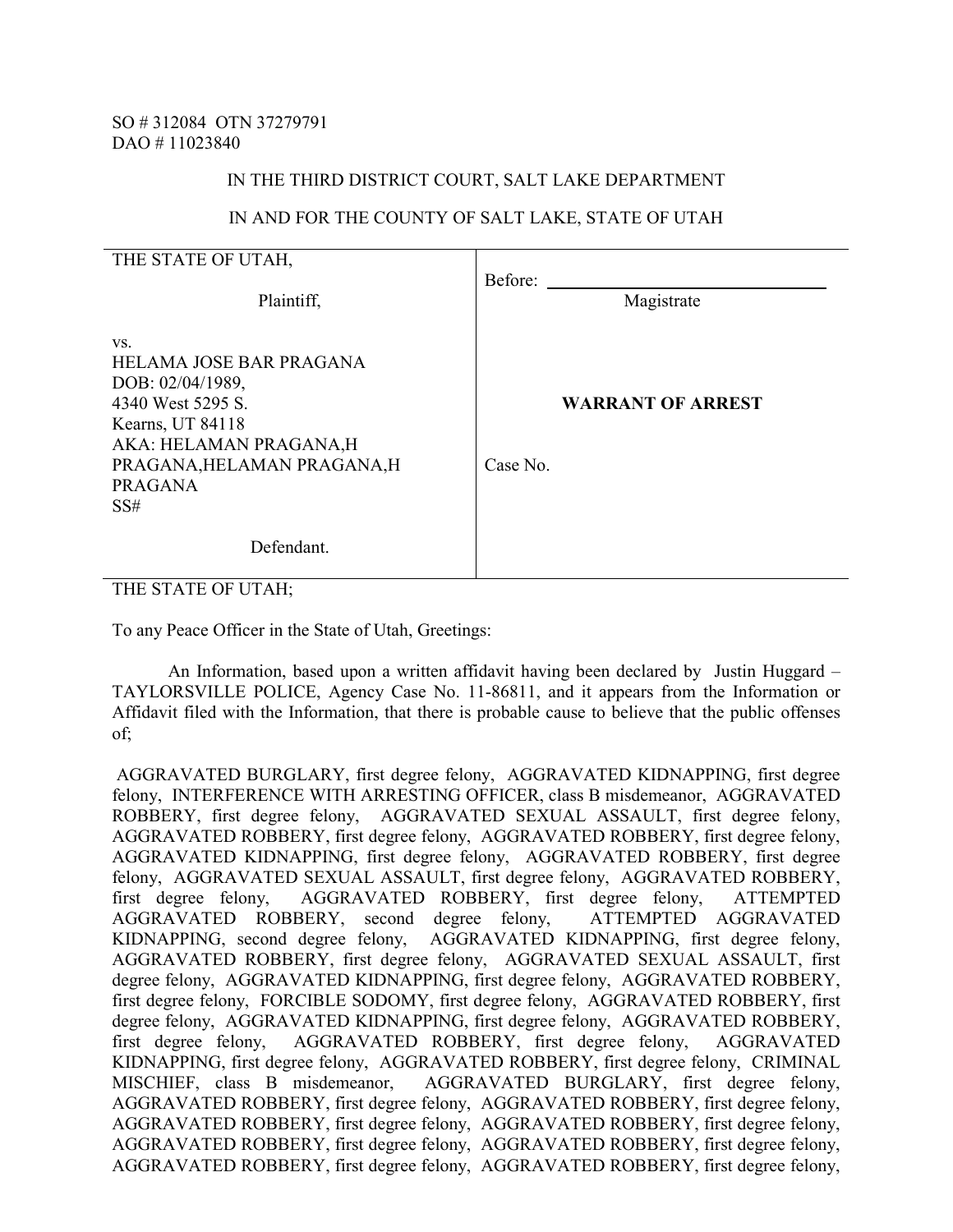AGGRAVATED BURGLARY, first degree felony, OBSTRUCTING JUSTICE, second degree felony, AGGRAVATED SEXUAL ASSAULT, first degree felony, has been committed, and that HELAMA JOSE BAR PRAGANA has committed them.

 YOU ARE THEREFORE COMMANDED to arrest the above-named defendant forthwith and bring the defendant before this Court, or before the nearest or most accessible magistrate for setting bail. If the defendant has fled justice, you shall pursue the defendant into any other county of this state and there arrest the defendant. The Court finds reasonable grounds to believe defendant will not appear upon a summons.

Bail is set in the amount of \$1,000,007.

Dated this day of November A.D. 2011.

This Warrant may be served day or night.

MAGISTRATE

SERVED: DATE: BY: BY: